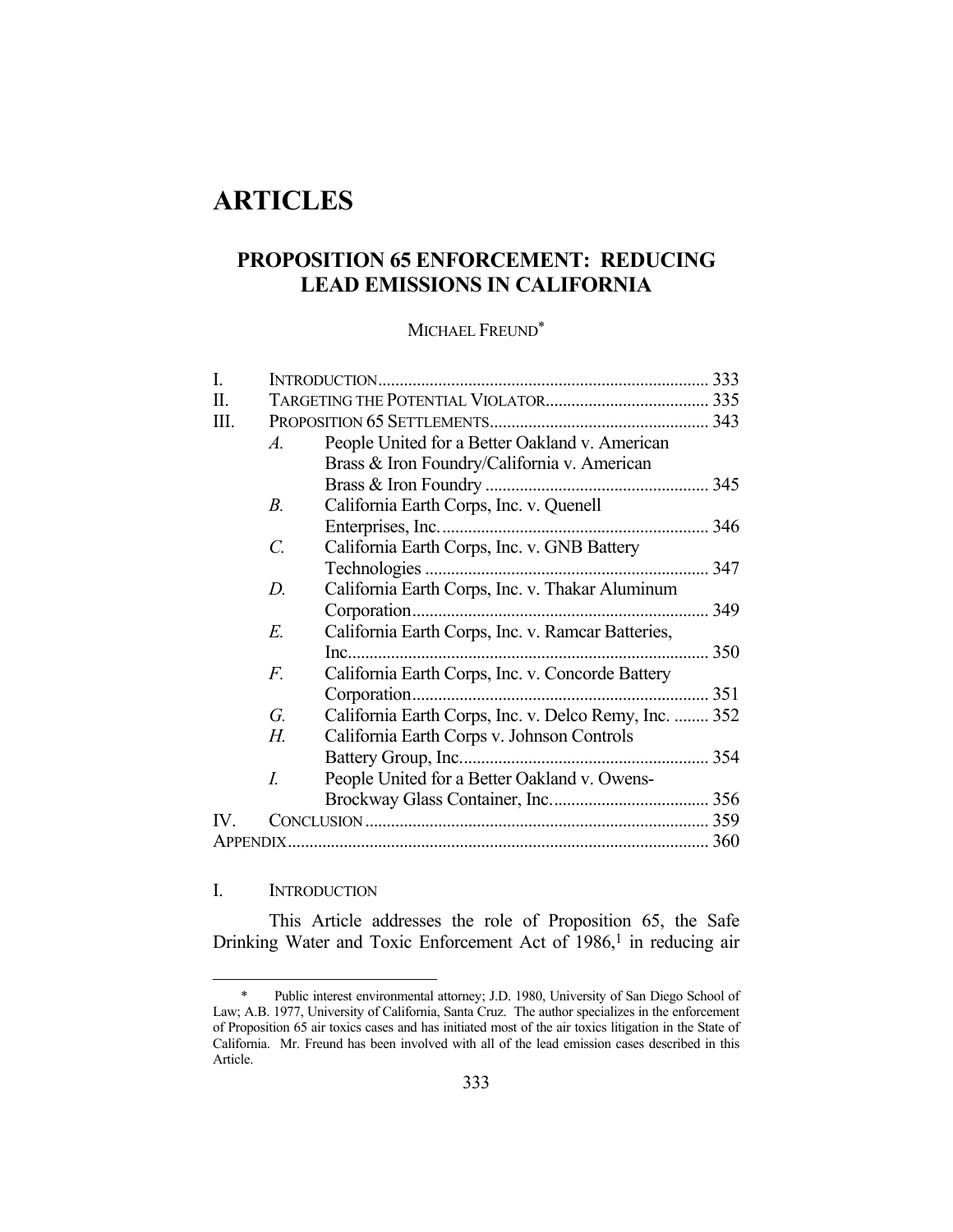toxic emissions in the State of California. In particular, the inquiry focuses on lead, a chemical known under the Act to cause birth defects, reproductive toxicity and cancer,<sup>2</sup> as well as a host of other serious health and societal effects not covered by the Act.

 Proposition 65 was an initiative measure passed overwhelmingly by the voters in the November 4, 1986, California election.3 It is based on the recognition that hazardous chemicals pose a serious potential threat to the health and well-being of California's inhabitants, and that government has failed to provide the necessary protection from this threat.4 The statute covers both carcinogens and reproductive toxicants. In sum, Proposition 65: (1) prohibits discharges of listed chemicals into drinking water,<sup>5</sup> and (2) requires that a "clear and reasonable warning" be provided prior to knowingly and intentionally exposing anyone to the listed chemicals.<sup>6</sup> This Article addresses the warning or "right to know" provision of the statute.7

 While litigation was infrequent during the first few years after the initiative's enactment, today there can be no doubt that Proposition 65 has become one of the most powerful legal tools for environmental groups to effectuate significant benefits to the public interest in the State of California. Proposition 65 enforcement has drastically altered the manner in which companies do business in California. These actions have arguably led to the achievement of more direct benefits to the environment and human health than any other recent environmental law. By filing a complaint as a "private attorney general" against a company emitting a Proposition 65 chemical into the air, plaintiffs can achieve benefits for the public that often far exceed what any other state or federal agencies have been able to accomplish, and certainly exceed what individual companies have done voluntarily. Most notably, consent judgments entered into during the last four years have led to the

6. *Id.* § 25249.6.

 <sup>1.</sup> CAL. HEALTH & SAFETY CODE 25249.5-25249.13 (Deering 1996) (enacted as voter initiative measure proposition 65 in the November 4, 1986 general election) [referred to throughout this article as Proposition 65].

 <sup>2.</sup> Lead was listed as a chemical known to the State of California to cause birth defects or other reproductive harm on February 27, 1987. Lead and lead compounds were listed as a carcinogen on October 1, 1992. CAL.CODE REGS., tit. 22, § 12000 (1992 & Supp. 1997).

 <sup>3.</sup> *See* Kevin Roderick, *Toxics Measure Breezes, AIDS Initiative Fails.* L.A. TIMES, Nov. 5, 1986 at 1.

<sup>4.</sup> *See CAL. HEALTH & SAFETY CODE § 25249.5.* 

 <sup>5.</sup> *Id.*

 <sup>7.</sup> The duty to provide clear and reasonable warning of lead exposures went into effect one year after the chemical was listed. *See id.* § 25249.10(b). The Proposition 65 lead warning level for lead as a reproductive toxicant is .5 micrograms/day. CAL.CODE REGS., tit. 22, § 12805.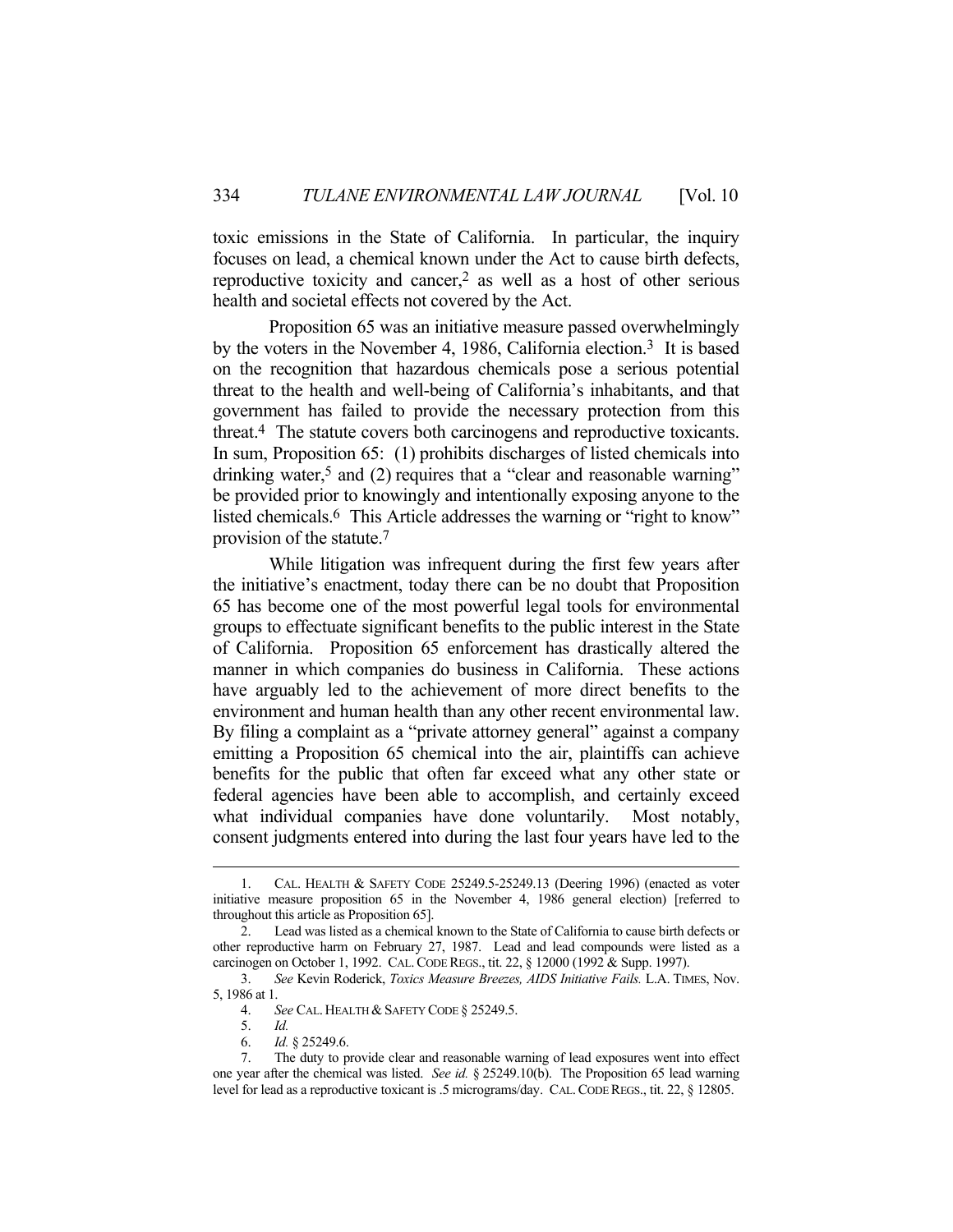elimination of hundreds of thousands of lead exposures that would otherwise still exist. This public benefit has been achieved due to the reduction of thousands of pounds of lead emissions that were allowed by all other environmental regulations and laws.

 The reality is that the agencies mandated to safeguard the public's health, while achieving industry wide reductions in many instances, have often neglected to adequately control Proposition 65 chemicals—chemicals which are emitted into the air in communities that do not know of the emissions and are powerless to act. Too often, federal and state laws and local air district regulations designed to supposedly protect people involve archaic standards and are simply unenforced. In other instances, standards are either nonexistent or too weak. Recently, environmental groups have uncovered many instances in which residential communities have been exposed to cancer causing and reproductive effecting chemicals for many years without any government challenge to the status quo. The objective in these situations has been to handle cases involving significant exposures that have been overlooked for whatever reason by regional air districts, and to compel these companies to install state of the art equipment, thereby significantly reducing chemical exposures.

 This Article is divided into two parts. First, the Article provides an overview of the process and steps leading up to the filing of a Proposition 65 lawsuit. Second, the Article provides a brief account of settlements involving emitters of Proposition 65 chemicals other than lead, followed by a more thorough description of cases filed and settlements reached involving companies that have emitted significant amounts of lead into the air. The lead exposure cases reveal the extent to which cases brought under proposition 65 result in significant health and environmental benefits to the public.

#### II. TARGETING THE POTENTIAL VIOLATOR

<u>.</u>

 Potential plaintiffs in Proposition 65 air toxic cases first obtain emissions data from a variety of sources. Certain companies are required to submit to the Environmental Protection Agency "Form R," the Toxic Chemical Release Inventory Reporting Form, pursuant to Section 313 of the Emergency Planning and Community Right-to-Know Act of 1986.8 Furthermore, pursuant to The Air Toxics "Hot Spots"

 <sup>8. 42</sup> U.S.C. §§ 11001-11050. EPCRA was enacted in conjunction with the Superfund Amendments and Reauthorization Act of 1986, Pub. L. No. 99-499, 100 Stat. 1613-1781.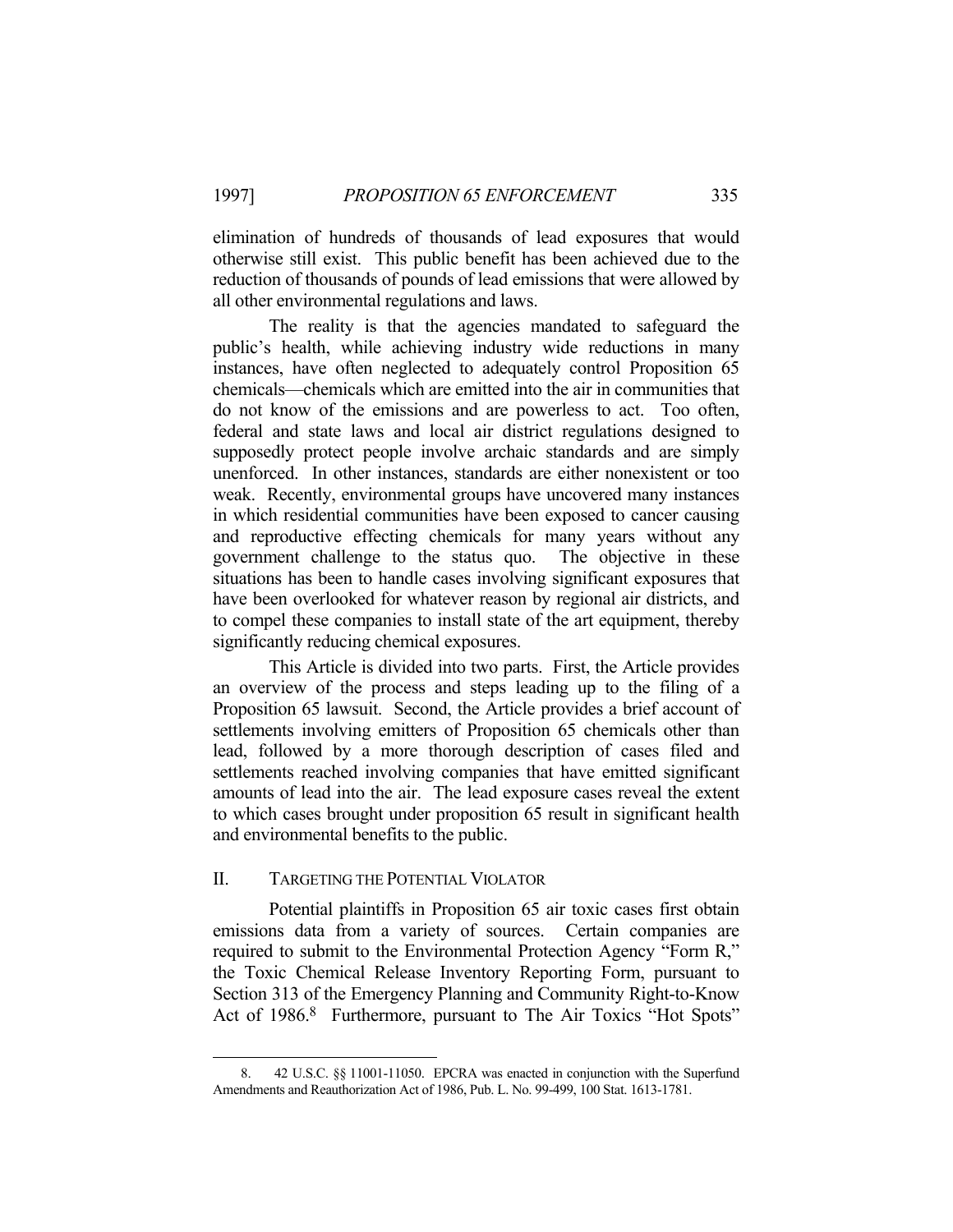Information and Assessment Act of 1987 (AB 2588), various companies must provide local air districts with a comprehensive emissions inventory plan and health risk assessments prepared for the highest priority facilities.9 Finally, since most of the toxic emitters targeted under Proposition 65 are located in the Los Angeles and Orange County areas, it is important to be aware that the South Coast Air Quality Management District's Rule 1420 requires facilities to submit information on lead emissions.10

 After the agency data is reviewed, the facilities are prioritized and site visits to the companies are undertaken. The initial focus of the investigation is evaluating whether there is a residential community located close to the emitter. An estimate of the nearby population is made, and the distance of the company from the community is noted. It is particularly important to note whether there are any sensitive receptors such as day care centers, pre-schools and other schools, adult education centers, retirement homes and hospitals situated nearby. These persons clearly have the most vulnerability to toxic air contaminants and every effort should be made to protect them. Finally, it is essential to evaluate the socio-economic level of the surrounding community as a first step in determining whether the case involves an issue of social justice or even environmental racism. Unfortunately, as is too often the case, the toxic emitter is located in a poor area where both the knowledge about toxic chemicals and the power to protect the community have been historically inadequate.

 The next step in the investigation process is reaching out to the community by meeting with individuals and/or existing organizations. Here, the environmental group can learn what the community knows about the company, whether it is aware of toxic emissions, and what attempts, if any, have been made to redress the problem in the past. Shockingly, residents often have no clue about what companies are emitting into the air of their own communities. We can further obtain information from community members as to how the emissions have effected the use and enjoyment of their homes and properties, and the extent to which any cancers, miscarriages, or other health problems are present in the area. Finally, this encounter can be fruitful in revealing the history of the company and its relationship with the neighborhood or community. Many times, the personal disclosures made in these

<sup>9.</sup> CAL. HEALTH & SAFETY CODE §§ 44300-44394.

 <sup>10.</sup> The South Coast Air Quality Management District compiles a data base of lead emitters with information on pounds per day of emissions.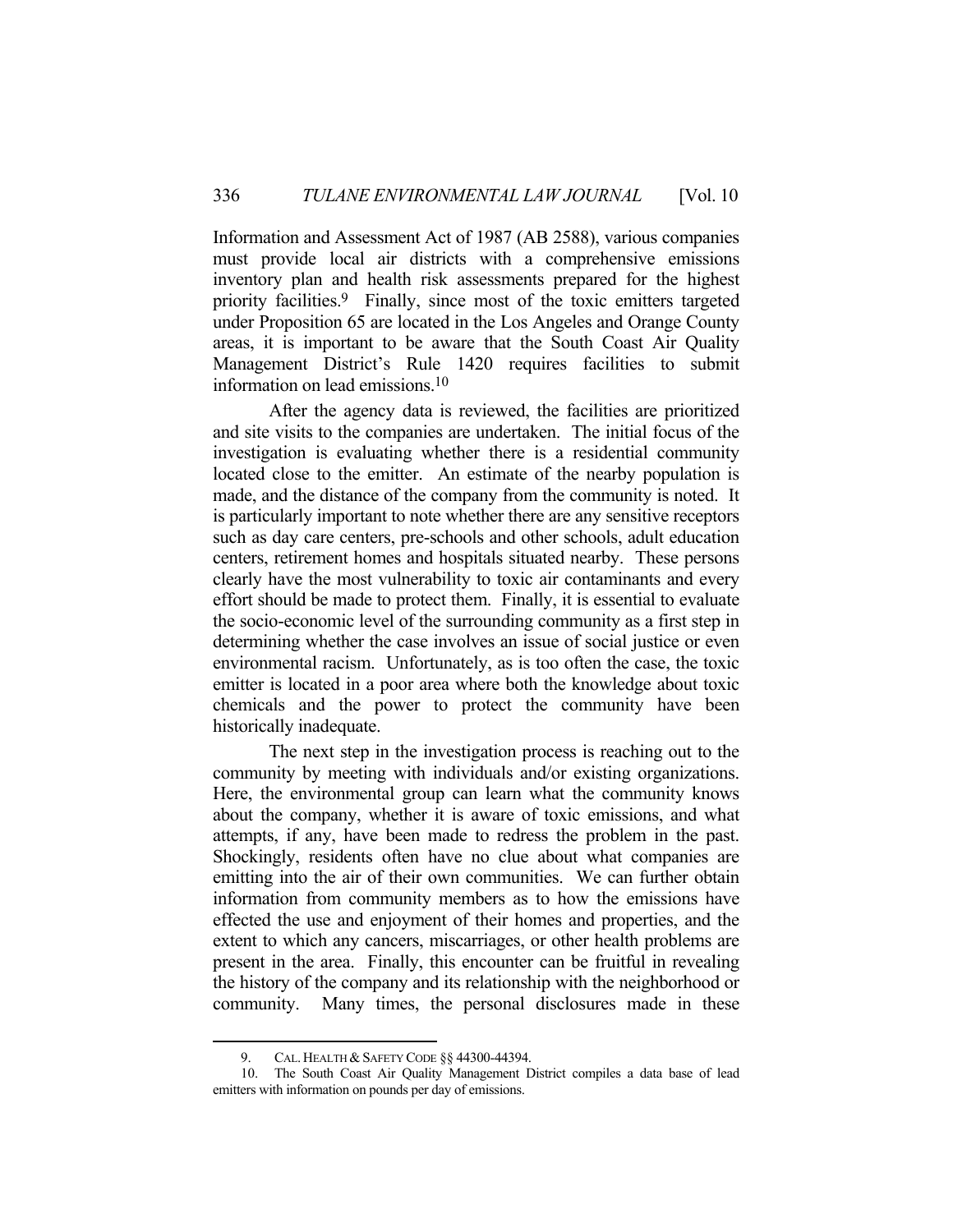meetings uncover real life stories that are not found in any agency file. They often provide the real motivation and force behind the commencement of an enforcement action.

 Since Proposition 65 is a warning statute, the environmental client must obtain information about whether Proposition 65 warnings have been provided by the company, and if so, what type of warning was issued and what language was used in the warning. A case where no warning has been provided becomes a higher priority than one where a good faith attempt to actually notify persons of the exposure has been made by the company. When there has been a warning, it is then necessary to distinguish between the types of warnings that have been issued by the company, namely, warnings at the facility, warnings published in the newspaper, and mailed warnings.

 In the area of air toxics, many companies have attempted to comply with Proposition 65 by providing a warning to its workers at the plant gate and inside the facility, and to the public by publication in a local newspaper. However, groups enforcing Proposition 65 take the position that these types of warnings are insufficient under Proposition 65 because they do not provide clear and reasonable notice to the public.11 This view asserts that under most circumstances, compliance is only achieved by a Proposition 65 warning mailed or otherwise delivered to persons residing or working in the isopleth area, informing them that an exposure is taking place. There is ample support for this contention in the regulations promulgated to implement Proposition 65.12

 Often, investigations involve several companies at the same time. Based on a review of public records and the information obtained during our investigation, the cases are prioritized for purposes of serving a 60-day notice13 and eventual court filing. Companies with high emissions that are located in close proximity to a residential area become high priority cases. If the case involves an environmental justice issue, it attains top status on our priority list. Based on the review process

 <sup>11.</sup> Interview with Don May, President of California Earth Corps, September 27, 1996. California Earth Corps has litigated more successful Proposition 65 air toxics cases than any other party in the State.

Typical newspaper warnings are insufficient because it is highly unlikely that the person exposed will read the warnings. Although the trend is for larger and more visible warnings, most warnings in the past have been fairly small, and are often buried in the back of a newspaper. Typically, warnings have failed to include isopleth maps indicating the boundaries of the exposure and the fact that the exposure is taking place.

 <sup>12.</sup> CAL.CODE REGS. tit. 22, § 12601(d).

<sup>13.</sup> *See CAL. HEALTH & SAFETY CODE § 25249.7(d).*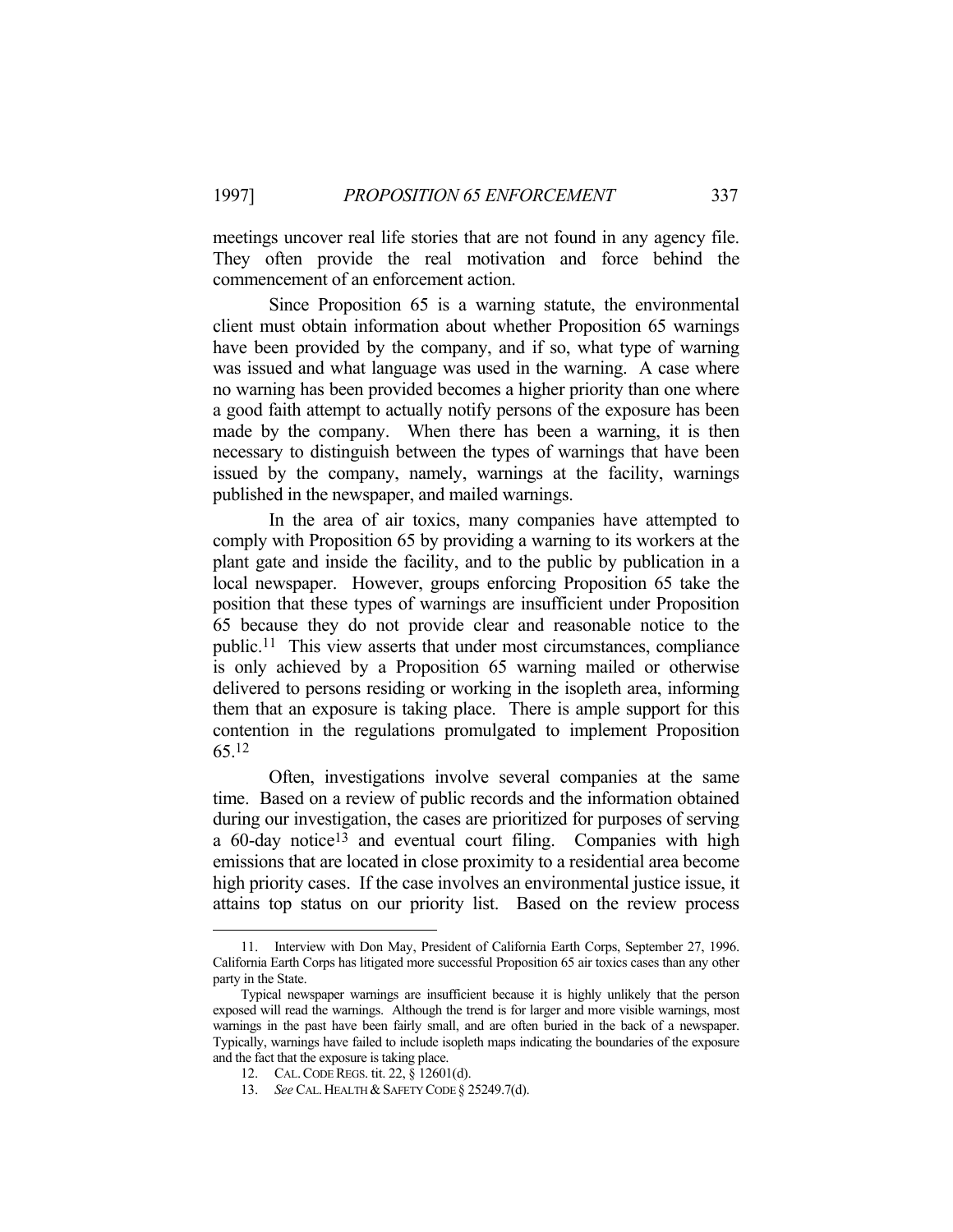described, the facilities designated as high priority will be served with a 60-day notice.

 The 60-day notice is mailed to the Attorney General's Office, county district attorney's office, cities with a population in excess of 750,000 and the violator.14 Although not required by statute, it is good practice to send the violator a side letter explaining the reasons for the 60-day notice and requesting any information which the company believes is relevant to the noticing party's determination to take legal action. Such a letter requests; (1) the facility's annual lead emissions since February 27, 1988, the date the warning requirement for lead as a reproductive toxin went into effect, (2) any warnings provided to comply with Proposition 65 along with the dates of the notices, (3) any information which demonstrates that the company does not have to provide a warning, and (4) measures taken by the company to reduce lead emissions during the recent past and whether there are any concrete plans to do so in the immediate future.

 This side letter is important because it offers the company an opportunity to present a case for why a lawsuit should not be filed. Sometimes, the company has information regarding reduced emissions that should be evaluated. If there are lower emissions, the company must provide documentation that the emissions are indeed low enough not to require a warning. If the company can do so, a lawsuit has been averted and only those cases that are meritorious will be brought.

 During the 60-day notice period and prior to filing a complaint in court, the highest priority cases are referred to a consultant who performs air dispersion modeling. Input data is required in order to create an air dispersion model. This data includes emissions information in pounds per hour, stack dimensions and locations, temperature of the effluent in the stack, velocity of emissions leaving the stack, a plot plant of the facility and meteorological data.15

 <sup>14.</sup> *See id.* § 25249.7(c).

 <sup>15.</sup> The meteorological data is often obtained from nearby airports or weather stations. Based on all of these input parameters, modeling will predict concentrations at varying distances from the emitter. For purposes of Proposition 65 enforcement, the major purpose of conducting air dispersion modeling is to determine the number of residents and workers exposed to levels of the chemical above the warning threshold. The modeling will generate an isopleth map showing the area exposed. Lead modeling for plaintiffs, the California Attorney General's Office, and the Los Angeles County District Attorney's Office has been performed by Robert Sears. The model currently used is the Environmental Protection Agency's ISCST3 dispersion model. Several examples of isopleth maps are provided in the Appendix.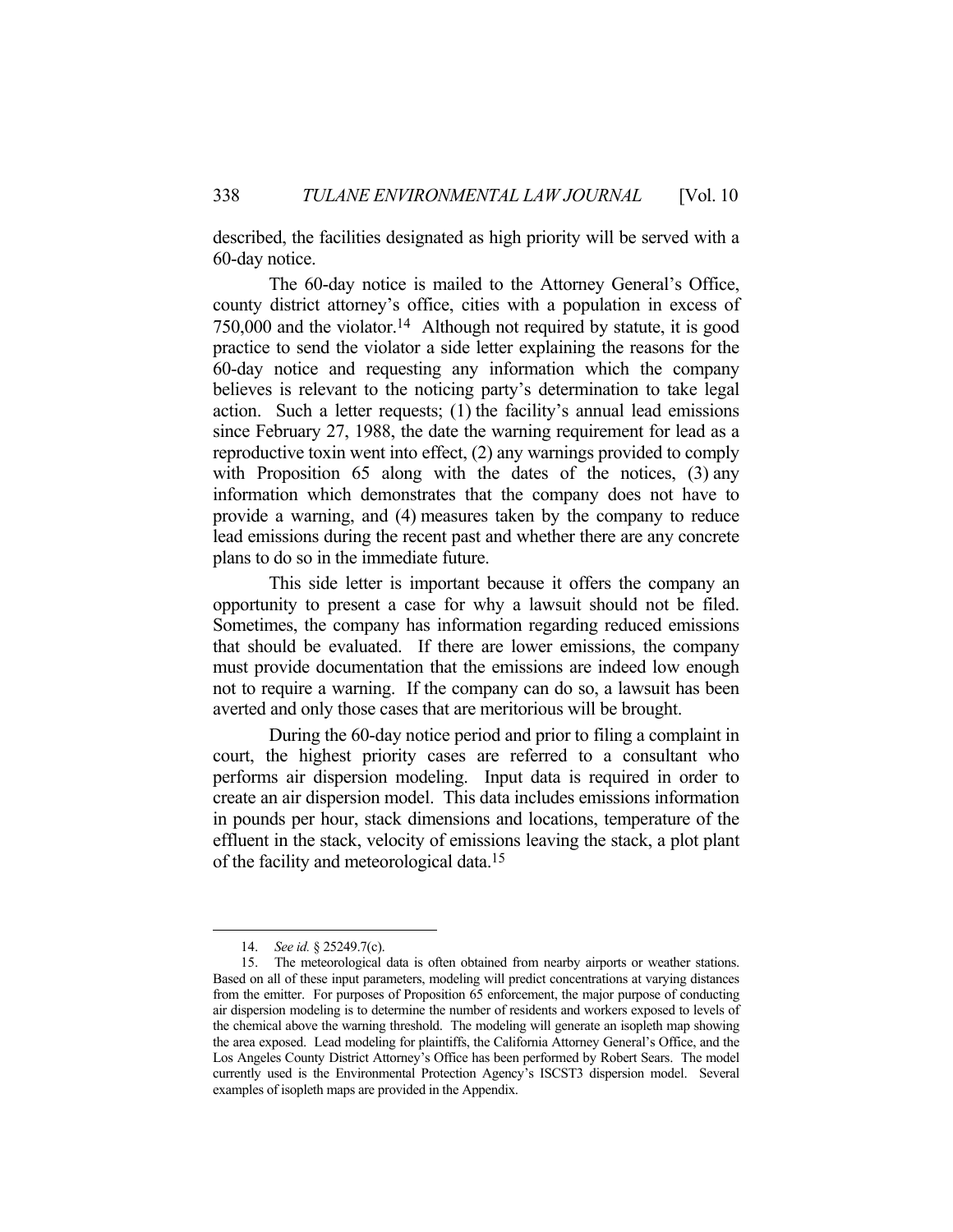The results of the model, namely, an assessment of the number of residents and workers exposed to lead levels in excess of .5 ug/day, 1.0 ug/day or 5.0 ug/day, along with an isopleth map showing where the exposures are taking place, will shape the plaintiff's case. The number of exposures and the concentrations of lead at varying distances from the facility, as revealed by the modeling, will determine the profile of the case.

 In addition to modeling, another extremely valuable technique to bolster the plaintiff's case is to conduct monitoring of the air beyond the plant boundaries.16 Here, monitors which are sensitive to lead are placed both upwind and downwind of the facility. Given the right meteorological conditions and placement of the monitors, this technique is useful in detecting the contribution of lead to the atmosphere from both fugitive and stack emissions. This adds to plaintiff's knowledge about emissions and concentrations because typically the model is only based on stack emissions, not fugitive emissions. Furthermore, once the monitors detect lead concentrations, the data can be inserted into the model to more accurately predict concentrations at different locations in the community.17 If the modeling or monitoring reveals high lead concentrations, then it becomes even more imperative that the environmental plaintiff ensure that emissions are substantially reduced.

 During the 60-day period, several events may take place that are critical to the determination of which cases to file in court. First, updated information from the company or other sources may necessitate a reevaluation of which cases are the most compelling, and in which cases the plaintiffs will most easily be able to demonstrate a significant violation. Second, defense counsel may decide to meet with the noticing party in order to settle the case. Increasingly, companies are choosing

 <sup>16.</sup> Monitoring is a very risky proposition due to its cost and the uncertainty regarding where to place monitors. Emissions could be taking place without detection if monitors are placed in the wrong location. The wind could be extremely variable on any given day as well. With all of the difficulties of obtaining a "hit," it is not unusual to miss. Thus, it should not be detrimental to a plaintiff's case if little or no lead is detected. On the other hand, if the monitors detect a large concentration, this could greatly enhance plaintiff's knowledge about emissions, the need for abatement equipment, and the importance of the case.

 <sup>17.</sup> Monitoring performed by California Earth Corps at the Teledyne Battery Products facility in Redlands, California showed levels that far exceeded source tests performed by the company. With no other lead emitters in the area, the evidence was compelling. Original modeling based on source tests conducted by Teledyne showed an isopleth with approximately 500 residents exposed in excess of the levels allowed by Proposition 65. By using the more accurate monitoring data, which included monitoring for fugitive emissions (those escaping from unauthorized sources), the modeling showed that over 9000 residents were exposed at levels above those allowed by Proposition 65.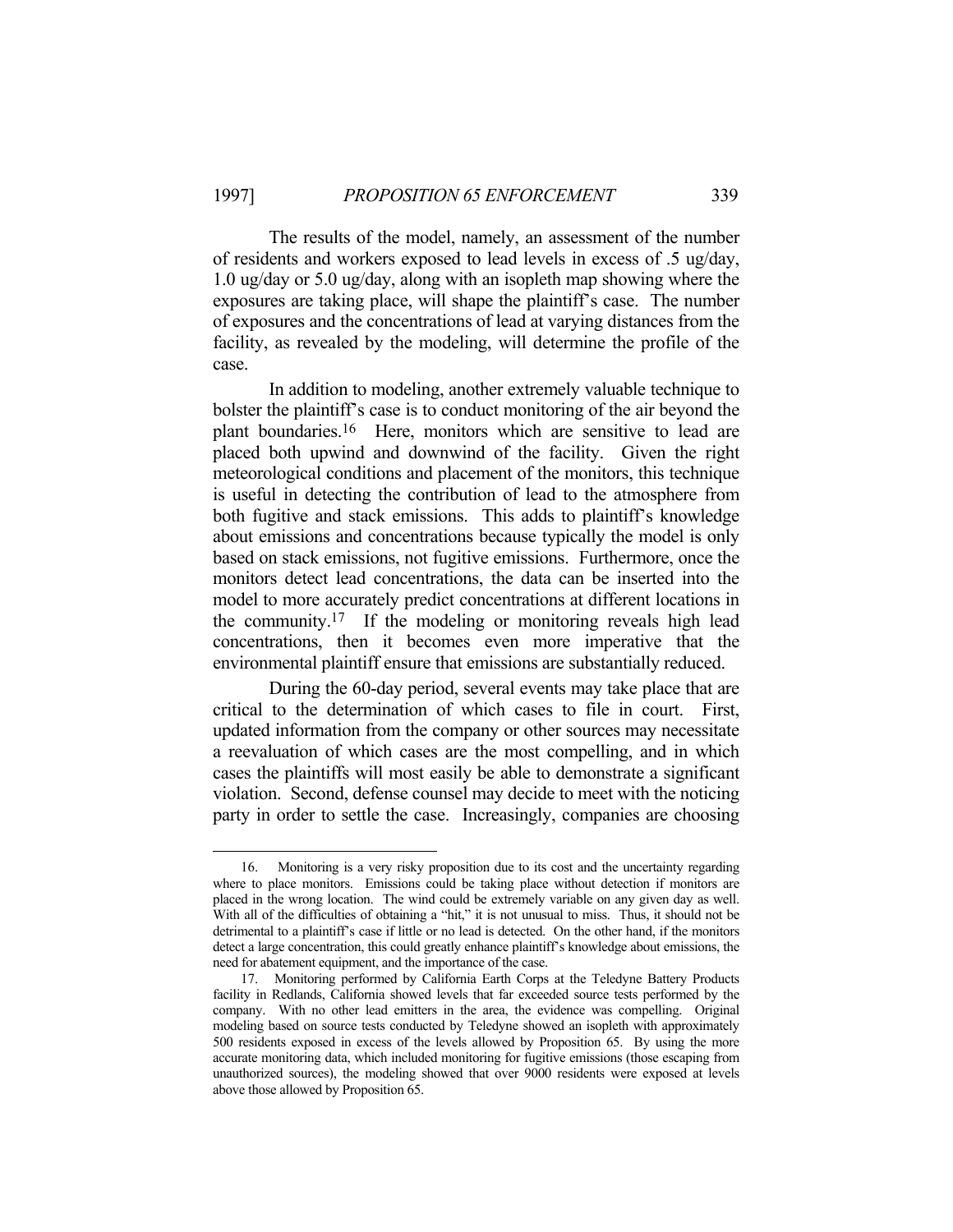this route due to the high costs associated with defending a Proposition 65 enforcement action, the low likelihood of prevailing on the merits, and because they realize that exposures can be reduced in the community through operational changes and the installation of appropriate emissions control equipment.

 In a case where there is an off-site exposure and defense counsel fails to contact plaintiff's counsel to rebut emission information, filing an action will typically take place on the 61st day after providing notice if the Attorney General or the local district attorney has failed to bring an action. The reason for this should be clear. The company has had two months to provide information to the noticing party regarding why a suit should not be filed. The failure to respond must be deemed to mean that the information relied on by the environmental group is accurate.

 During the 60-day period, it is important for counsel for the noticing party to contact the Attorney General's Office to discuss the case and to determine whether the State intends to file suit within the statutory period. In the last few years, the Attorney General has generally preferred not to preempt an environmental group seeking to enforce an air toxics case.18 In those air toxics cases in which the Attorney General has participated, the Attorney General's role has ranged from active observer,<sup>19</sup> to active negotiator with an

<sup>&</sup>lt;u>.</u> 18. This could be due to the Attorney General's immersion for the past several years in arduous litigation with lead faucet manufacturers. *See, e.g.,* Lundgren v. American Standard, Inc., 926 P.2d 1042 (Cal. 1996) (holding that "faucet water" is a "source of drinking water" within the meaning of proposition 65, and that manufacturers of faucets are therefore subject to regulation under the Act). For whatever reason, plaintiff's counsel has found little threat of preemption, especially when the Attorney General has been informed that the environmental group has substantially prepared for the case already by obtaining public records, conducting a site visit, and conducting monitoring and modeling.

 <sup>19.</sup> *See* California Earth Corps v. Delco Remy, Inc., No. CV 94-2203 (C.D. Cal. May 15, 1995). In *California Earth Corps v. Delco Remy,* the Attorney General's office participated in settlement discussions, but did not intervene formally. Pursuant to the Consent Judgment filed on May 15, 1995, the Attorney General's Office received \$20,000 in civil penalties.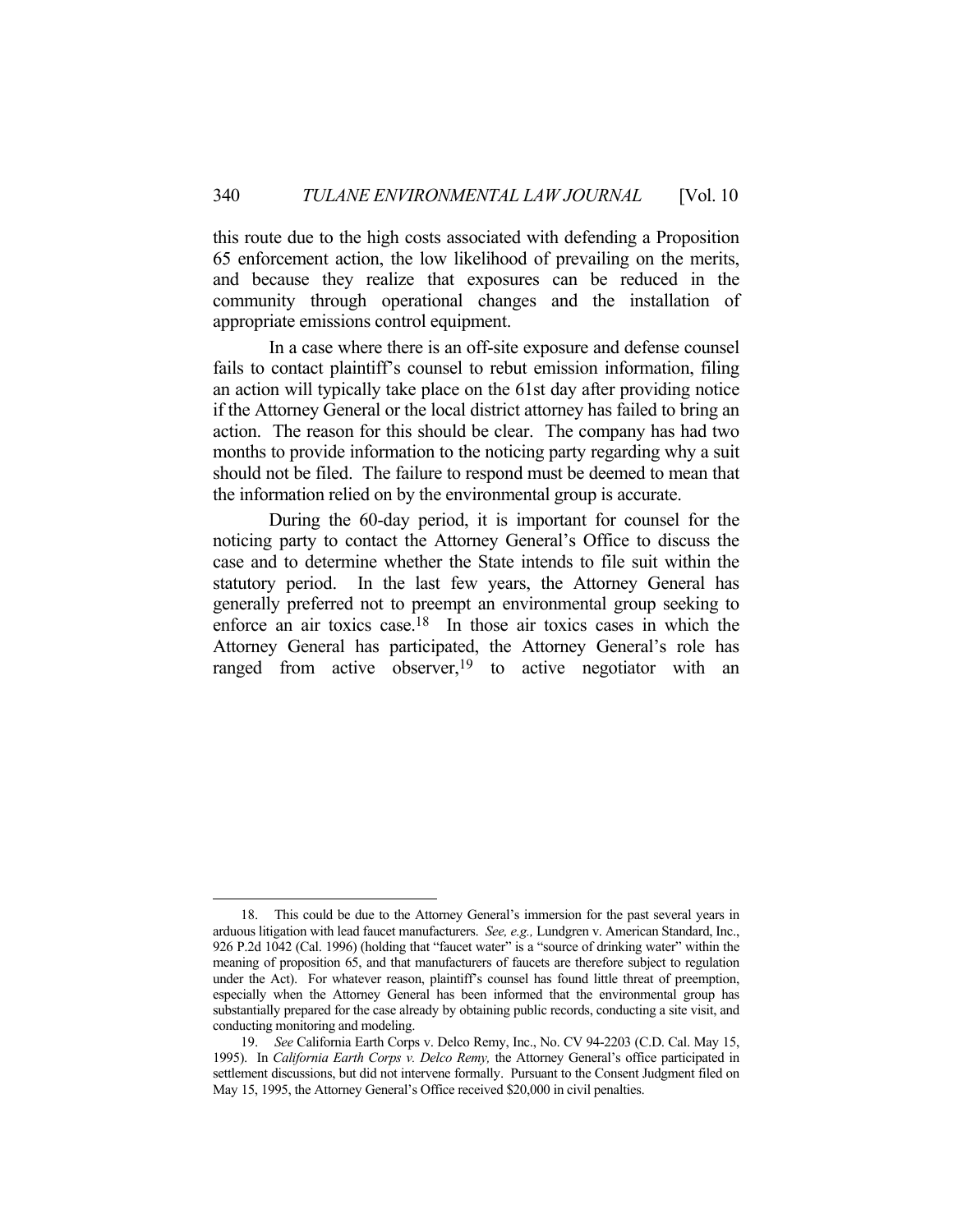environmental group,<sup>20</sup> to intervenor,<sup>21</sup> to co-plaintiff with a district attorney's office,  $22$  to sole plaintiff.  $23$ 

 There have also been occasions where the Attorney General's Office or the Los Angeles County District Attorney have worked with the environmental group in tandem.24 In one case, an environmental group brought Proposition 65 violations to the attention of public prosecutors, and both the Attorney General and the Contra Costa District Attorney's Office jointly prosecuted the case which led to the elimination of a potent carcinogen.25 In each of these cases, a substantial public benefit resulted.<sup>26</sup> Of interest is the fact that, in each of the three cases where the District Attorney's Office in Los Angeles litigated against a toxic emitter without an environmental plaintiff, the public benefits were less substantial in that none of the judgments involved any requirement to reduce lead emissions. Instead, the Consent Judgments provided only for warnings and monetary payments.27

 <sup>20.</sup> Prior to filing an action, the Attorney General worked closely with Communities for a Better Environment regarding a glass manufacturing facility in Hayward, California. For reasons unrelated to the Proposition 65 case, the company filed for bankruptcy and the Attorney General's office filed its own action. *See* California v. Anchor Glass Container Corp., No. H-1926871, (Cal. Super. Ct. Alameda Co. Oct. 3, 1996) (Complaint).

 <sup>21.</sup> See People United for a Better Oakland v. American Brass & Iron Foundry, No. 708543-3 (Cal. Super. Ct. Alameda Co. Nov. 9, 1992) (Consent Judgment). The State intervened on March 2, 1993. *See id.* at 2. Of the \$50,000 which the defendant was required to pay in the case, \$24,000 was related to the State's costs, \$14,000 of which went to the California Public Health Foundation.

 <sup>22.</sup> *See* California v. Bio-Rad Lab., Inc., No. C90-05401 (Cal Super. Ct. Contra Costa Co. Dec. 12, 1990) (Consent Judgment).

 <sup>23.</sup> *See* California v. McDonnell Douglas Corp., BC055494 (Cal. Super. Ct. L.A. Co. Aug. 23, 1994) (Consent Judgment). The Attorney General litigated the issue of the company's emissions of lead, hexavalent chromium, methylene chloride, tetrachloroethylene, 1,4 dioxane, and 1,1,1 trichloroethane from several of defendant's facilities in California. *See id.* at 2. The Consent Judgment called for the installation of high efficiency particulate air filter (HEPA) systems at the Long Beach and Huntington Beach facilities and publication of a Proposition 65 warning in the Los Angeles Times for the above facilities and the Culver City and Torrance facilities. *See id*. at 8. Furthermore, McDonnell Douglas paid civil penalties in the sum of \$70,000, fees and costs of \$25,000, and a payment of \$30,000 to the California Public Health Foundation. *See id.* at 4.

 <sup>24.</sup> *See* People United for a Better Oakland v. American Brass & Iron Foundry, No. 708543-3 (Cal. Super. Ct. Alameda Co. Nov. 19, 1993) (Consent Judgment); California Earth Corps v. GNB, Inc., No. BC079211 & BC079212 (Cal. Super. Ct. L.A. Co. Aug. 5, 1994) (Final Judgment Pursuant to Stipulation); *California Earth Corps v. Delco Remy*, No. CV 94-2203 (Consent Judgment).

 <sup>25.</sup> *See Bio-Rad Lab.*, No. C-90-05401 at 1-2.

 <sup>26.</sup> See *infra* Part III.B.

 <sup>27.</sup> See California v. Hickory Springs of California, Inc*.*, No. BC 057005 (Cal. Super. Ct. L.A. Co. June 18, 1992) (Final Judgment) (requiring the defendant to provide a warning in English and Spanish delivered or mailed to those persons exposed to methylene chloride and to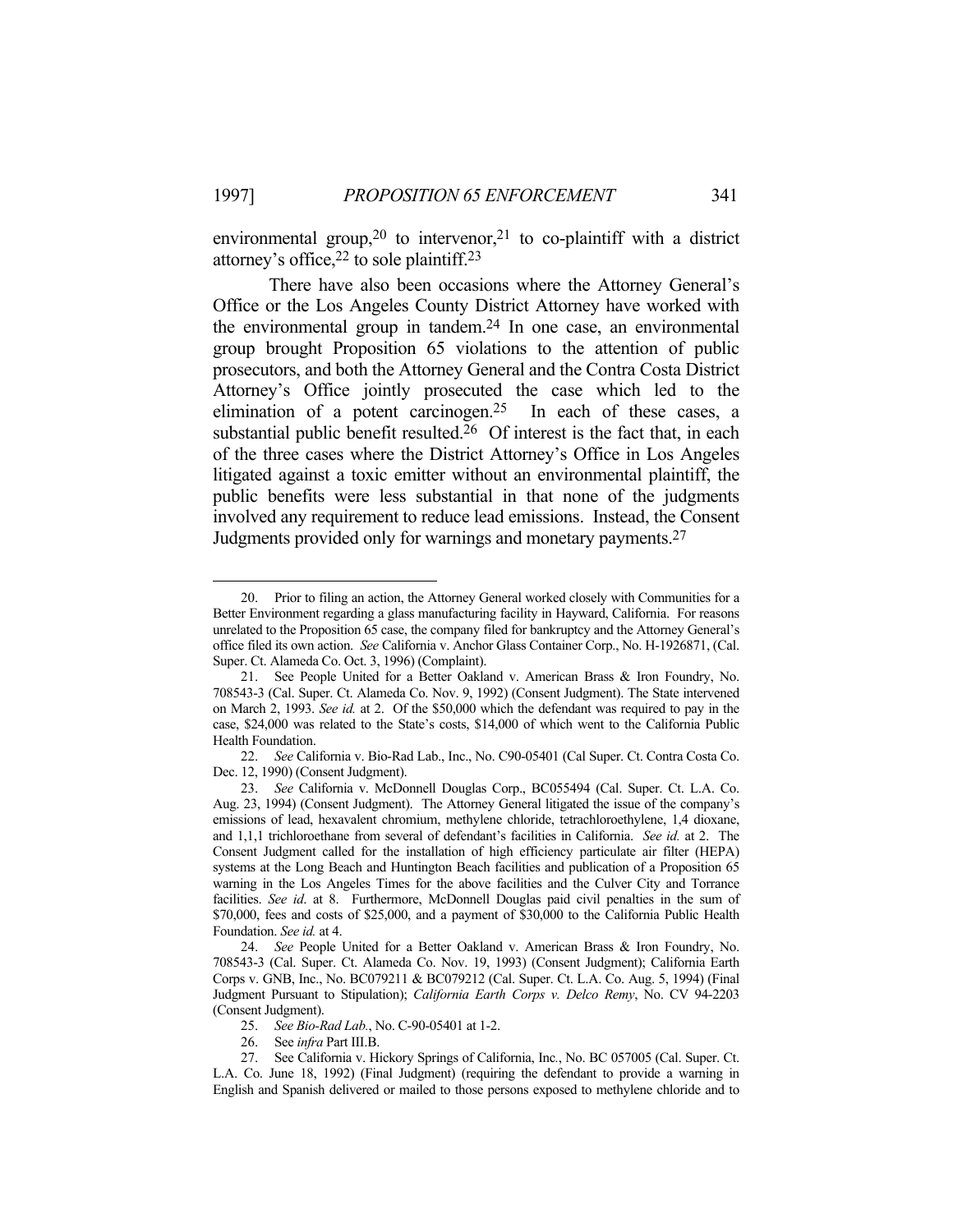Even when the Attorney General does not file against the violator, the office will have some involvement in the case if the defendant seeks some form of protection from other lawsuits, including from lawsuits instituted by the State itself.28 Thus, over the years it has become customary for the Attorney General to write a "no further action letter." The letter essentially states that based on the relief obtained in the settlement agreement, the alleged violations of Proposition 65 covered by the terms of the agreement do not warrant any further action by the Attorney General. Thus, if any of the terms of the proposed settlement are contrary to the public's interest or inconsistent with Proposition 65 and its regulations, the State can effectively hold up the agreement until unwarranted provisions are modified. Arguably, the "no further action letter" should carry considerable weight to bar another action which involves the same period of violation already settled by the original parties.29 This letter is extremely important for the defendant to obtain. Typically, counsel in Proposition 65 enforcement actions have provided defense counsel with their consultant's air dispersion modeling results prior to the expiration of the 60-day notice period or shortly after filing an action in court. Sharing this information will serve to educate the company early in the proceeding of the seriousness of the case, and

pay \$20,000 to the Los Angeles County District Attorney's Office and \$10,000 to the Public Health Foundation of Los Angeles); California v. Quemetco, Inc., No. BC 080112 (Cal. Super. Ct. L.A. Co. Apr. 30, 1993) (Final Judgment). The Quemetco Judgment required the defendant to mail or deliver a Proposition 65 warning in English and Spanish, provide a one-time warning for past exposures and annual warnings for current exposures as long as Quemetco continued to emit lead and arsenic in amounts for which Proposition 65 requires a warning. *Id.* at 4-7. The Quemetco judgment further provided for a warning to be published in the main news section or in the local news section of one English language daily newspaper, and in one Spanish language daily newspaper. *Id.* Quemetco was required to pay \$107,500 of which \$47,500 represented civil penalties pursuant to the Business and Professions Code Section 17206 and Health and Safety Code Section 25249.7 (Proposition 65), as well as \$17,720 for legal and investigative costs. *See id.* at 7-8. Quemetco was also required to pay \$42,280 to the Los Angeles Health Department for a "Occ Lead" Education and Awareness Demonstration Project, a special project of the Public Health Foundation of Los Angeles County, Inc. *See id.* California v. Trojan Battery Co., No. BC094480 (Cal. Super. Ct. L.A. Co. Jan. 10, 1995) (Final Judgment). This Judgment required the defendant to provide a one time retroactive warning for past exposures in English and Spanish, an annual warning for current exposures mailed or delivered to the isopleth area, the same warning in the main news section of the Los Angeles Times and La Opinion at least one-quarter page in size, and published four times per year. *Id.* at 4-5. Trojan was obligated to pay \$50,000, \$20,000 of which was for attorney's fees and costs, \$10,000 of which was a donation to the Public Health Foundation for their lead project, and \$20,000 of which was civil penalties pursuant to the Business and Professions Code Section 17206. *See id.* at 6.

 <sup>28.</sup> In the air toxics cases, the defendant always seeks such protection, and the plaintiff should always support this request.

 <sup>29.</sup> Thus far, no other action has been filed against the same facility for a Proposition 65 violation after a settlement has been reached.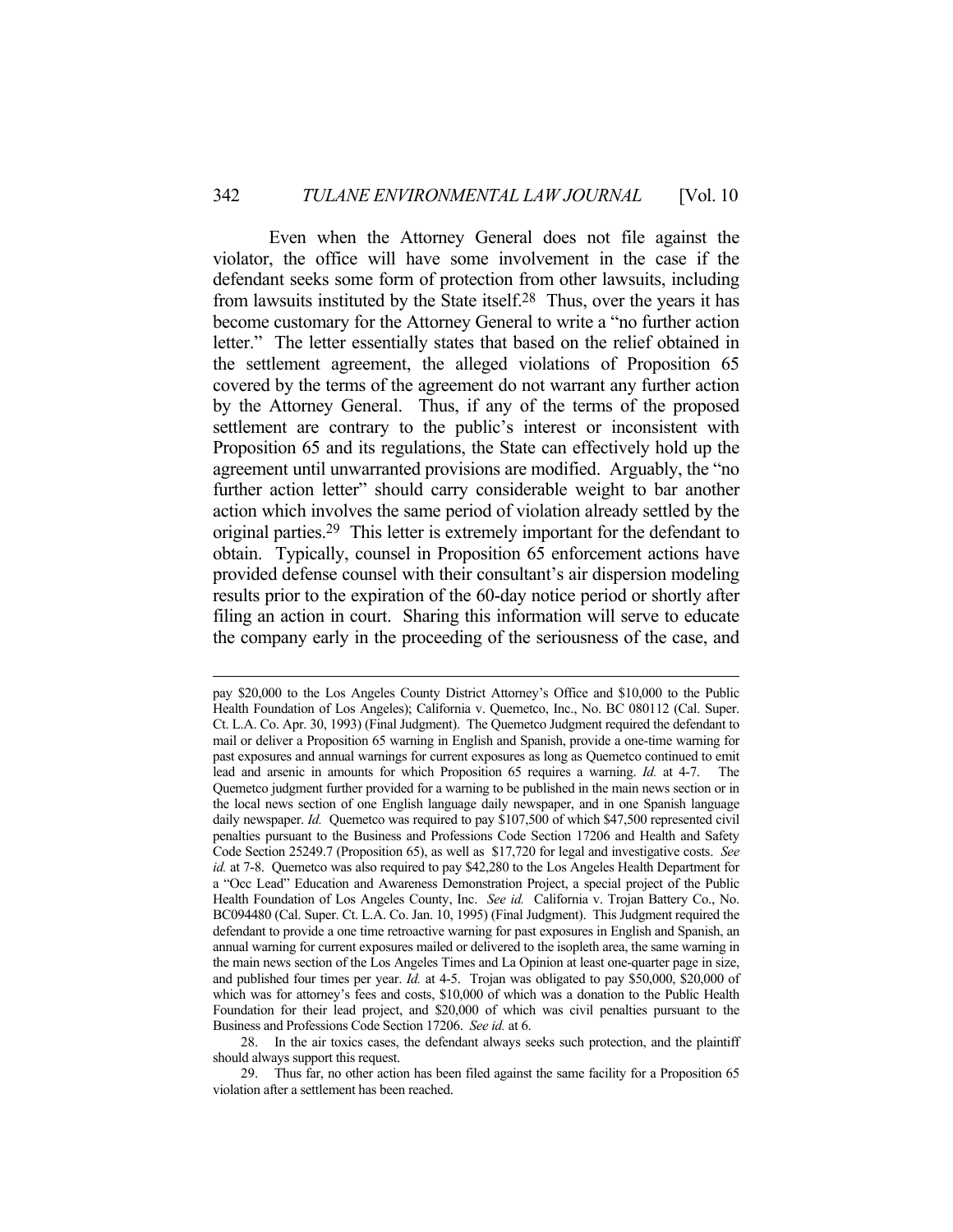that exposures are on-going and corrective action must take place quickly. The modeling report provides the company with the factual basis to make important decisions concerning new technology and other methods of reducing lead exposures in the community. If the defendant produces a report, this information is also frequently exchanged. In this manner, the factual contentions of the parties are developed quickly and inexpensively.

#### III. PROPOSITION 65 SETTLEMENTS

 There can be no doubt that Proposition 65 enforcement has created a tremendous benefit to the public by substantially reducing air toxic emissions and exposures, especially from lead. The following is a discussion of several noteworthy cases involving chemicals other than lead.

 In the first air toxics Proposition 65 enforcement action, on February 5, 1990, Citizens for a Better Environment (CBE) served a Proposition 65 notice because Systron Donner Corporation, a facility located in Concord, California was exposing residents of a nearby trailer park30 to chloroform and methylene chloride, both of which are carcinogens.31 No warning had been provided. In short order, the environmental plaintiff obtained an agreement from the company which required elimination of the use of chloroform and methylene chloride. The consent judgment also provided for payment of \$22,000 to the Toxics Coordinating Project of the California Toxics Coalition for the purposes of investigation, remedy, and enforcement of Proposition 65 violations. The consent judgment also provided that CBE would receive \$33,000 in attorneys fees and costs.<sup>32</sup>

 Another 60-day notice by CBE led to enforcement of Proposition 65 by the Attorney General and the Contra Costa County District Attorney<sup>33</sup> and an administrative action by the Bay Area Air Quality Management District for a facility's failure to have an operating permit. Bio-Rad Laboratories (a biotechnology company) was emitting approximately 60,000 pounds of chloroform in 1988, without providing

 <sup>30.</sup> In fact, the nearest trailer was located approximately 30 feet from Systron Donner's property line.

 <sup>31.</sup> Chloroform was listed as a carcinogen on October 1, 1987 and methylene chloride was listed as a carcinogen on April 1, 1988. *See* CAL.CODE.REGS. Tit. 22 § 12000 (1997).

 <sup>32.</sup> *See* Citizens for a Better Envt. v. Systron Donner Corp., No. C 90-04539 (Cal. Super. Ct. Contra Costa Co. Oct. 18, 1990) (Consent Judgment).

 <sup>33.</sup> *See Bio-Rad Lab.*, No. C-90-05401.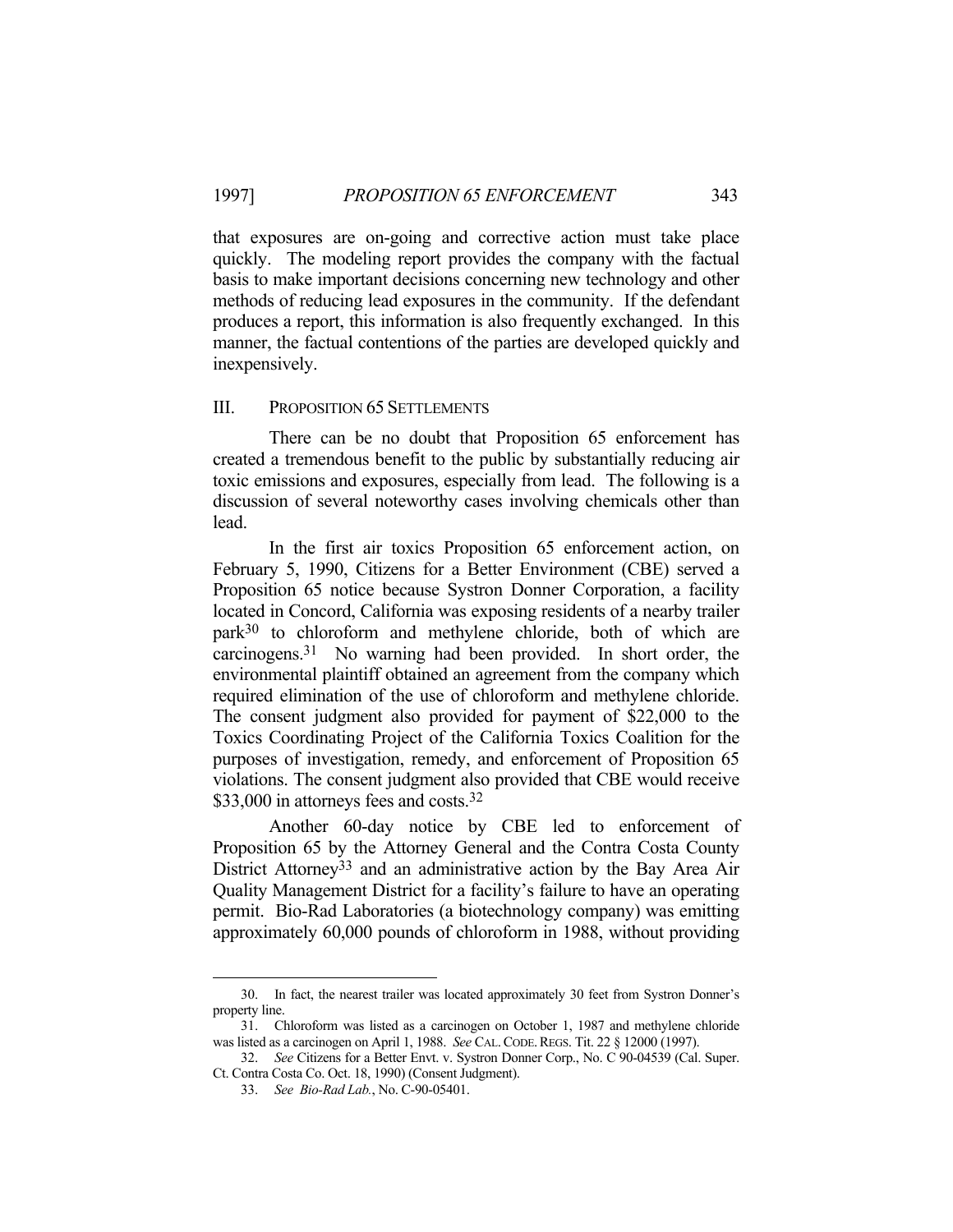a warning.34 A Consent Judgment provided for elimination of chloroform emissions and payment of civil penalties and costs of \$550,000, \$187,000 of which would be used for further Proposition 65 enforcement actions by the Attorney General. The judgment also provided for payment of \$150,000 to the Air District for violation of its rules and regulations.35

 In the area of air toxics, clearly the Attorney General's greatest success has been against emitters of ethylene oxide.<sup>36</sup> In a programmatic effort, the State prosecuted numerous violators in the early 1990s and achieved remarkable public benefits. In these cases, settlements were achieved that required that companies either eliminate the use of ethylene oxide or that state of the art equipment be installed to control emissions.37 In one of the cases, ethylene oxide emissions from a spice manufacturer created a cancer risk 278 times above the warning threshold.38 As a whole, these enforcement actions resulted in the elimination of hundreds of thousands of exposures.39 Other enforcement actions have also led to the elimination of methylene chloride emissions,  $40$  a significant reduction of asbestos exposures,  $41$ and significant reduction of hexavalent chromium emissions.42

 <sup>34.</sup> *See* Elliot Diringer, *Pollution Charges Filed Against Chemical Lab*, S.F. CHRON. Dec. 13, 1990 at A4.

 <sup>35.</sup> *See Bio-Rad Lab.*, No. C-90-05401 at 3-4.

 <sup>36.</sup> Ethylene oxide is a reproductive toxicant and carcinogen listed on February 27, 1987. *See* CAL. CODE. REG. Tit. 22 § 12000. The warning threshold for ethylene oxide as a reproductive toxicant is 20 ug/day.

 <sup>37.</sup> *See* People v. McGhan Medical Corp., No. 178922 at 2 (Cal. Super. Ct. Santa Barbara Co. Oct. 26, 1990) (Consent Judgment); California v. Mentor Corp., No. 178922 (Cal. Super. Ct. Santa Barbara Co. Oct. 24, 1990) (Consent Judgment); California v. Santa Maria Chili, No. SM64010 (Cal. Super. Ct. Santa Barbara Co. Apr. 10, 1991) (Consent Judgment); California v. Griffith Micro Science, No. BC006063 (Cal. Super. Ct. L.A. Co. May 1, 1991) (Stipulated Judgment); People v. Baxter Healthcare Corp., No. BC006061 (Cal. Super. Ct. L.A. Co. Super. Ct., Oct. 1991) (Stipulated Judgment); California v. Bentley Labs and Baxter Healthcare Corp., No. 630727 (Cal. Super. Ct. Orange Co. Sept. 3, 1991) (Stipulated Judgment); California v. Botanicals International, Inc., No. BC006060 (Cal. Super. Ct. L.A. Co. Mar. 6, 1991) (Consent Judgment); California v. Sterilization Services and Vacudyne, No. 630728 (Cal. Super. Ct. Orange Co. Oct. 21, 1991) (Stipulated Judgment).

 <sup>38.</sup> *See* William S. Pease, *Chemical Hazards and the Public's Right to Know: How Effective is California's Proposition 65?*, 33 ENV'T 12, 18 (1991).

 <sup>39.</sup> Telephone conversation with Robert Sears on October 25, 1996. Mr. Sears performed the air dispersion modeling analysis for the Attorney General's Office.

 <sup>40.</sup> *See* California Earth Corps v. Laminating Co. of America, No. 706725 at 1 (Cal. Super. Ct. Orange Co. Aug. 19, 1993) (Consent Judgment).

 <sup>41.</sup> *See* Alviso Community Org. v. Maciel, No. 723808 at 1 (Cal Super. Ct. Santa Clara Co. Oct. 5, 1994) (court approval of settlement). The complaint alleged failure to warn of asbestos exposure due to truck use and construction activities raising asbestos laden dust. *See id.*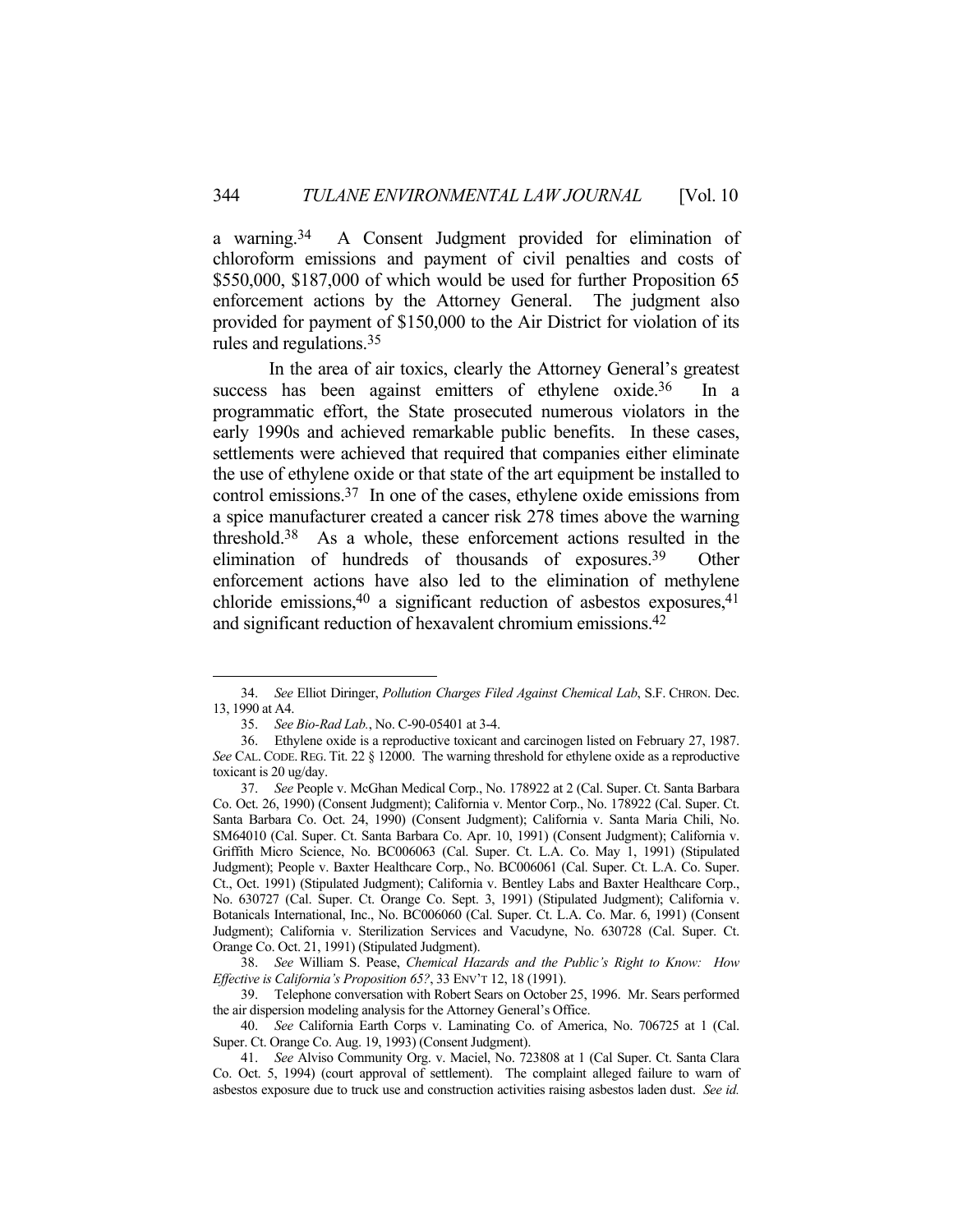The following is an overview of the lead cases that have been litigated under the statute

## *A.* People United for a Better Oakland v. American Brass & Iron Foundry/California v. American Brass & Iron Foundry

 The first Proposition 65 case involving lead emissions was filed on November 17, 1992, by People United for a Better Oakland (PUEBLO) against American Brass and Iron Foundry (AB&I).43 PUEBLO is a multiracial, multilingual membership based organization dedicated to improving the environment, health care, housing, and educational needs of the people of Oakland. PUEBLO has worked extensively to protect persons from lead exposures, and was responsible for passing of the first county ordinance on the West Coast requiring blood testing in persons who are or might be exposed to lead.<sup>44</sup> PUEBLO based its case on source test results conducted by AB&I that showed the company was emitting 872 pounds of lead per year into the atmosphere. Clearly, AB&I did not have sufficient controls on its lead emissions. The company's Proposition 65 warning was small, inadequate for failing to disclose that a lead exposure was occurring, and was buried in the Oakland Tribune. Subsequent to PUEBLO's filing, the California Attorney General's Office intervened in the action.45 Computer modeling showed that AB&I emissions exposed nearly 200,000 persons to levels of lead at or greater than 0.5 ug/day. Persons residing very close to the plant were exposed to several hundred micrograms per day. Based on additional source tests conducted by the Bay Area Air Quality Management District, further modeling also showed significant exposures.46

at 1. The settlement restricted the disputed activities in the area and provided more than \$1 million for medical monitoring, attorney's fees and costs. *Id.* at 10-12.

 <sup>42.</sup> *See* California v. McDonnell Douglas Corp., No. BC055494 (Cal. Super. Ct. L.A. Co. Aug. 23, 1994) (Consent Judgment).

 <sup>43.</sup> People United for a Better Oakland v. American Brass & Iron Foundry, No. 708543-3, (Cal. Super. Ct. Alameda Co. Super. Ct. Nov. 12. 1993) (Consent Judgment).

 <sup>44.</sup> *See e.g.* Judy Ronningan, *Lead Testing of Children Gets Boost in East Bay*, S.F.CHRON. Dec. 24, 1992 at A12 (describing PUEBLO's involvement in advocating for lead screening for low income children).

 <sup>45.</sup> *People United for A Better Oakland v. American Brass & Iron Foundry*, No 708543-3 at 2.

 <sup>46.</sup> Air dispersion modeling demonstrated that 11,552 persons were exposed to lead at or greater than 0.5 ug/day, covering an area of 6.5 square kilometers. Moreover, 3,472 persons were exposed to levels at or greater than 1.0 ug/day and 872 persons were exposed to levels at or greater than 5.0 ug/day. The large numbers of exposures presented a compelling case.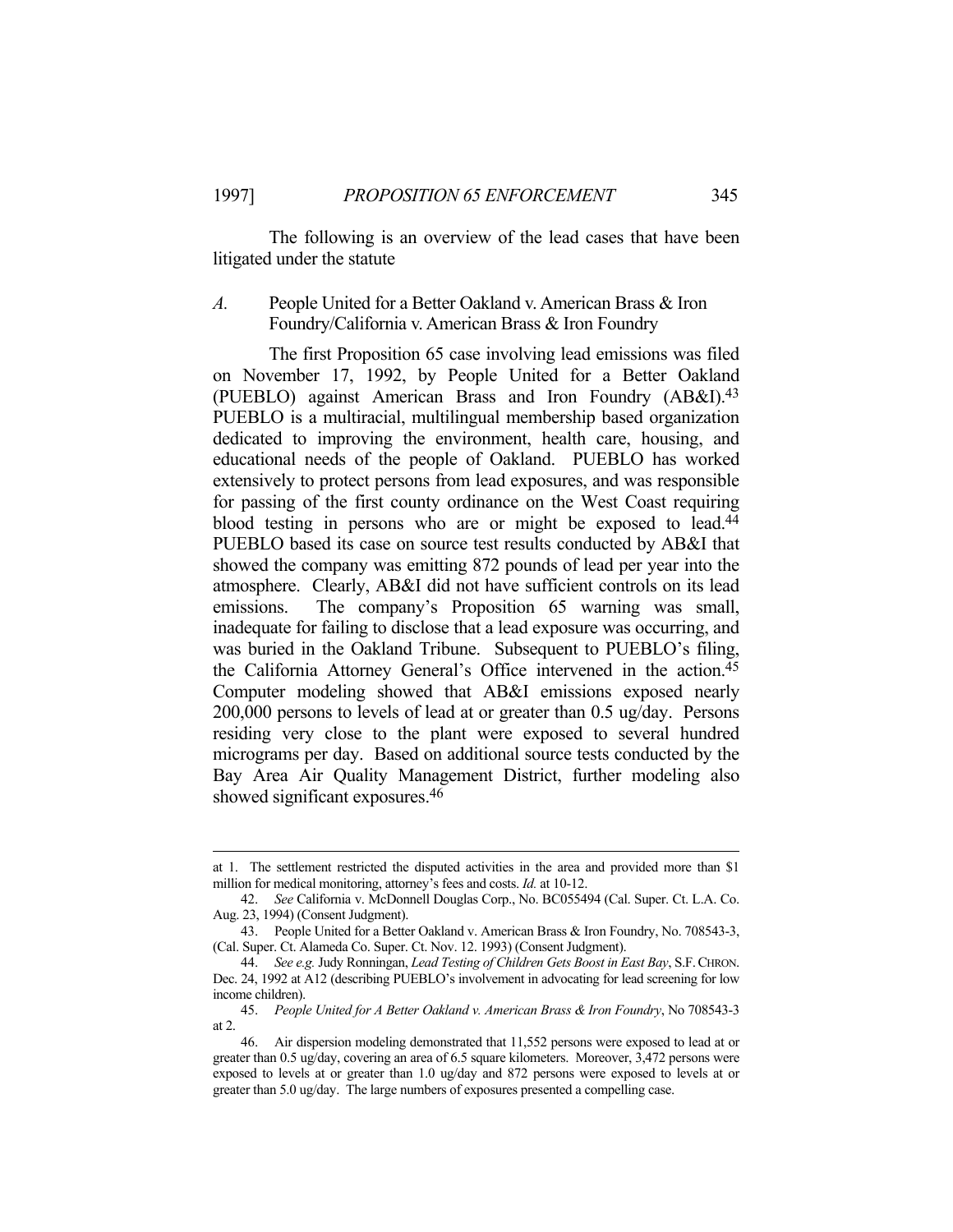While there were numerous exposures, the company was on the brink of bankruptcy, a factor which had to be taken into consideration in settlement. The plaintiffs' goal was to reduce the exposures and impose some monetary penalty on the company, rather than shut the plant down by imposing a draconian penalty. This objective was met by a Consent Judgment which required substantial emission reductions, warnings to the public and a modest monetary payment.<sup>47</sup>

 The consent judgment required AB&I to construct a baghouse dust transportation system to contain fugitive emissions of dust.<sup>48</sup> Vacuum lines were to be installed to transport dust from the baghouse to a storage bin. Collection hoods and a baghouse were to be installed to restrict emissions from the furnace areas.<sup>49</sup> Furthermore, the company agreed to provide a warning which became the model Proposition 65 warning for all subsequent air toxic cases.<sup>50</sup> Essentially, the warning was to be published in the main news section of the Oakland Tribune, had to be at least one-quarter page in size and published four times per year.51 The warning was also to be delivered by U.S. Postal Service or other direct delivery service to numerous persons in the community. In light of AB&I's financial status, \$55,000 was agreed upon for attorney's fees and costs, lead education to persons within the Oakland community by PUEBLO, and funds for the California Public Health Foundation.

 From the public's standpoint, the case was enormously successful. After the plant improvements, AB&I's lead emissions were reduced by more than 800 pounds annually.52

*B.* California Earth Corps, Inc. v. Quenell Enterprises, Inc.

 Subsequent to the AB&I case, California Earth Corps, (CEC) a nonprofit environmental organization, commenced a programmatic effort to reduce lead emissions from the largest emitters throughout the southern California region.<sup>53</sup> CEC's first lead case was against Quenell

 <sup>47.</sup> *See People United for a Better Oakland v. American Brass & Iron Foundry,* No. 708543-3 at 3, 5.

 <sup>48.</sup> *See id.*

 <sup>49.</sup> *See id*. at 3-4.

 <sup>50.</sup> *See id.* at 4, Exhibit B.

 <sup>51.</sup> *See id.*

 <sup>52.</sup> BAY AREA AIR QUALITY MANAGEMENT DISTRICT, TOXIC EMISSIONS INVENTORY, 1996.

 <sup>53.</sup> CEC also negotiated a settlement with several emitters of methylene chloride, including a company that agreed to discontinue use of methylene chloride by January 30, 1994. *See* California Earth Corps v. Laminating Co. of America., No. 706725 (Cal. Super. Ct. Orange. Co. Aug. 19, 1993) (Consent Judgment). Prior to filing, CEC had obtained information from the South Coast Air Quality Management District's 1991 Annual "Hot Spot Report" that the facility's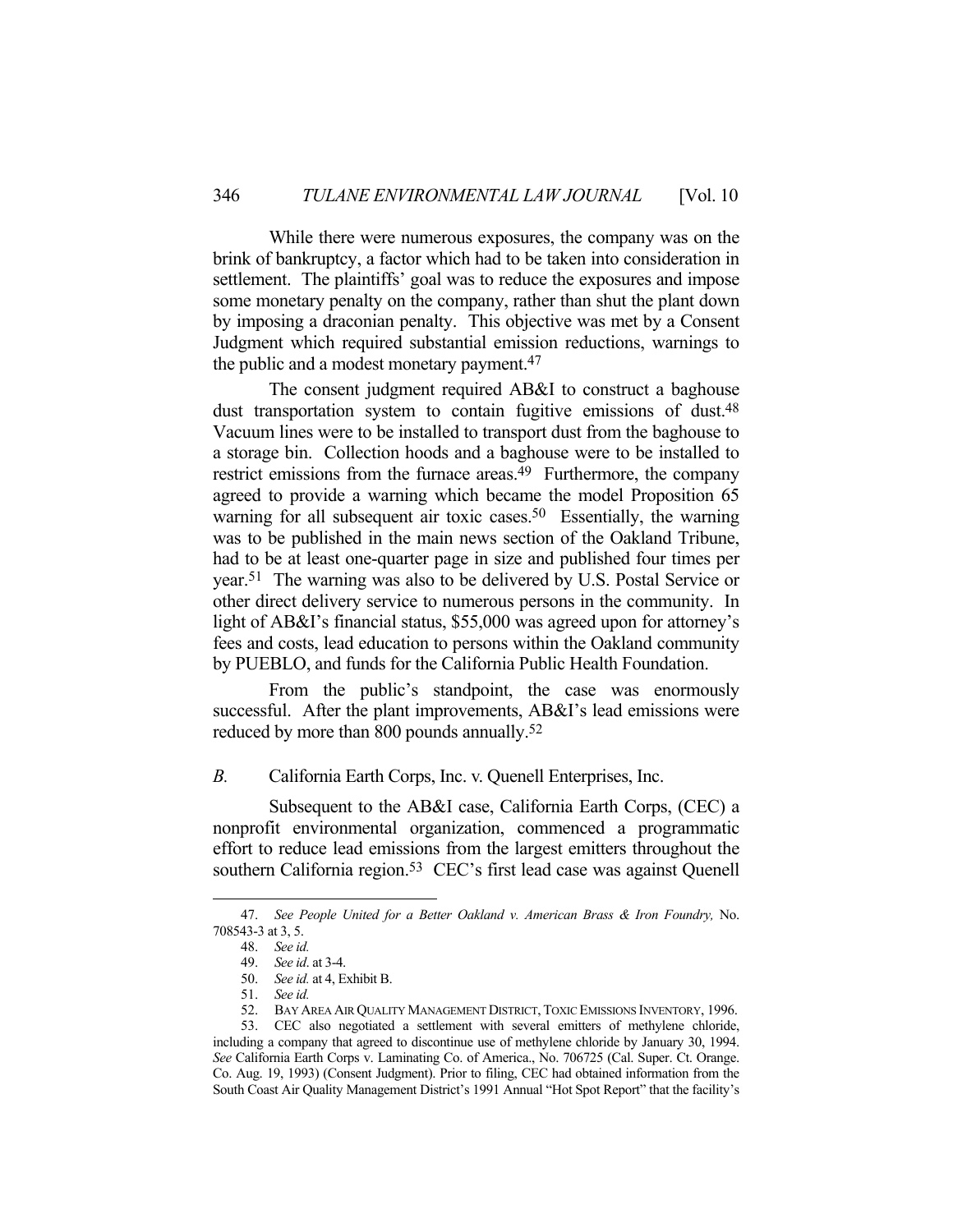Enterprises, Inc.,54 who owned a facility in Commerce, California that manufactured an oxidized form of lead for use in various other off-site industries.55 Emissions information submitted by Quenell to the South Coast Air Quality Management District (AQMD) disclosed 3857 pounds of lead oxide emitted in 1990, 3,178 pounds emitted in 1991, and 1,321 pounds emitted in 1992.56 CEC also obtained AQMD monitoring data from the area surrounding the facility.57 Fortunately, however, the facility is located in an industrial area and is not close to any residential receptors. Quenell did not provide an adequate Proposition 65 notice prior to the litigation.

 CEC and Quenell, who proceeded without legal counsel, entered into a settlement negotiated during the summer of 1993. The company agreed to complete the following plant modifications by November 30, 1993, to reduce lead and lead oxide emissions: (1) installation of redesigned lids and seals on all oxide reactors to eliminate leaks, (2) installation of automatic Honeywell computer controls on all reactor systems to limit fluctuations in operating parameters inherent in manually operated units and to minimize fugitive emissions, and (3) enclosure of a truck loading facility and baghouses exposed to the outdoors.58 The company also agreed to pay \$36,000 for CEC's attorneys' fees and costs in the case and to provide a mailed warning to the industrial receptors exposed.59

## *C.* California Earth Corps, Inc. v. GNB Battery Technologies

 Subsequent to the *Quenell* case, CEC filed a complaint against GNB Battery Technologies on April 26, 1993.<sup>60</sup> GNB operates a battery recycling plant in Vernon, California. At the facility, old lead acid batteries are crushed, metals are melted, useable metals are refined and new batteries are formed. GNB also operates a battery

risk for the most exposed individual was 7.6 E-5, a level 7.6 times higher than the level allowed by Proposition 65 for carcinogens.

 <sup>54.</sup> California Earth Corps. v. Quenell Enter., No. BC086292 (Cal. Super. Ct. L.A. Co. Aug. 13 1993) (Consent Judgment). All of CEC's cases discussed in this Article were litigated by the author as well as John Cohn of Venice Beach, California.

 <sup>55.</sup> *See id.* at 1.

 <sup>56.</sup> By the end of 1992, Quenell was involved with the installation of HEPA filters to reduce emissions.

 <sup>57.</sup> This data revealed concentrations much higher than allowed under Proposition 65.

 <sup>58.</sup> *See California Earth Corps v. Quenell Enter.*, No. BC086292 at 5.

 <sup>59.</sup> *See id*.

 <sup>60.</sup> California Earth Corps v. GNB Battery Tech., Inc., Nos. BC0079211 & BC0079212 (Cal. Super. Ct. L.A. Co July 13, 1994)(Final Judgment).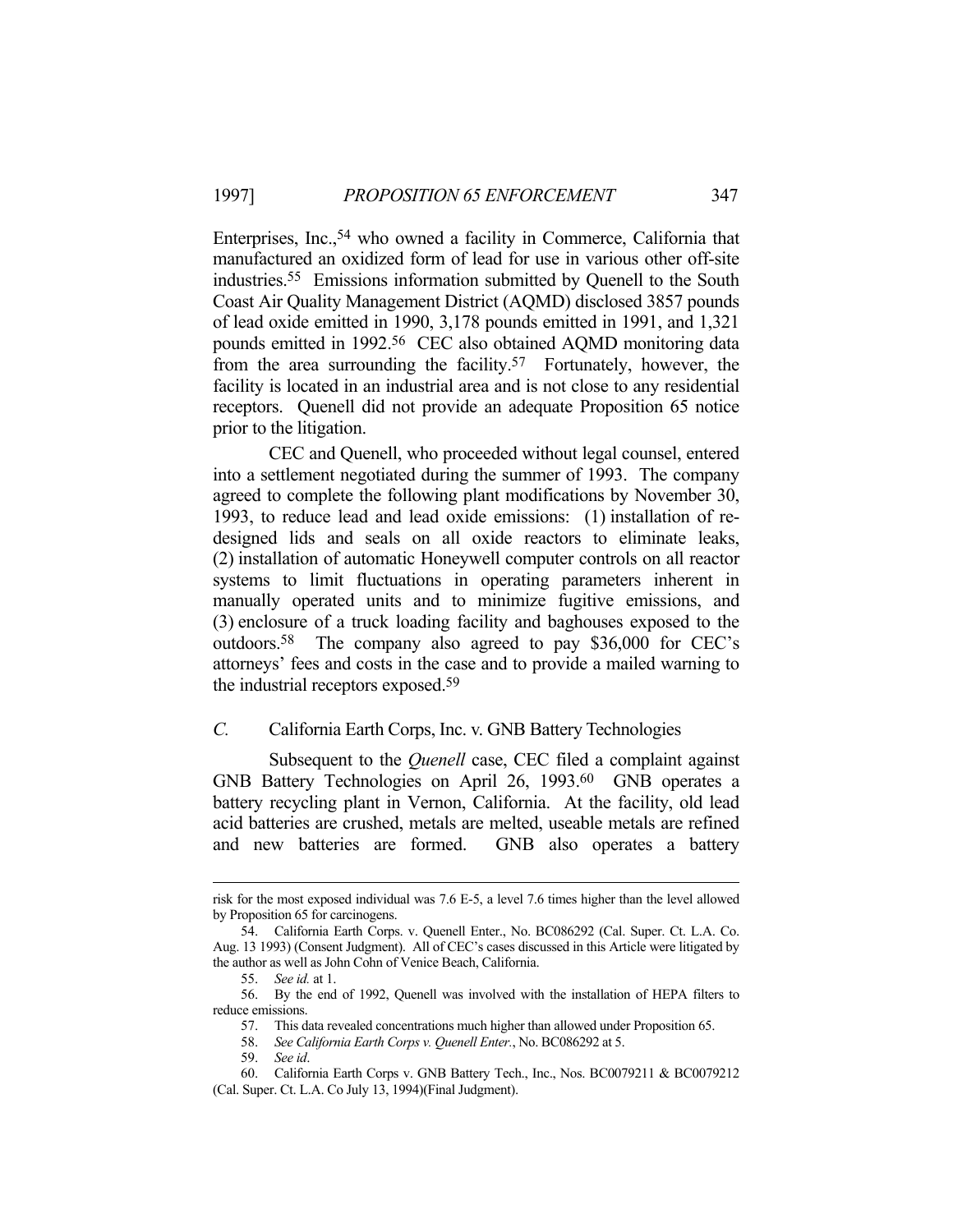manufacturing plant in Industry, California.<sup>61</sup> CEC had obtained information from the Air Resources Board that the Vernon plant was emitting 1,398 pounds, and the Industry plant was emitting 319 pounds of lead during 1989.62 When modeled, these emissions led to a huge isopleth. During the early 1990s, GNB engaged in plant improvements at both facilities which led to sizable reductions in emissions. Nevertheless, there were still substantial improvements to be made, and many off-site exposures occurred even during 1994.<sup>63</sup>

 The complaint alleged that GNB failed to warn the public under Proposition 65 and the Unfair Competition Act in Section 17200 of the Business and Professions Code.64 The Los Angeles County District Attorney's Office worked on the case jointly with CEC, while the California Department of Toxic Substances Control was simultaneously prosecuting GNB for hazardous waste violations regarding lead.65

 The parties entered into a consent judgment on August 5, 1994. Under the terms of the consent judgment, GNB Industry was required to install a ventilated enclosure for the unloading of lead oxide delivery trucks to prevent fugitive lead emissions and to remove existing portions of the grid casting process and duct remaining portions to a baghouse.<sup>66</sup> GNB Vernon was required to vent its raw material preparation system mud tanks to the demister and to install a 225,000 cubic feet per minute capture and collection system for lead emissions.67 Both of these improvements were expected to dramatically lower emissions.

 In regard to warnings, the consent judgment set forth a very detailed warning program with a requirement of retroactive warnings for past exposures. The reason for the retroactive warning was simple: numerous people had been exposed to lead in the past and had a right to be apprised of this fact. An isopleth map detailing the area of exposure at or above 1.0 ug/day was to accompany the warning delivered by U.S. mail or other direct delivery service. A delivered warning for current exposures was also mandated for the 1.0 ug/day isopleth. Finally, a

 <sup>61.</sup> *See id.* at 3.

 <sup>62.</sup> AIR TOXICS EMISSIONS DATA SYSTEM SUMMARY, AIR RESOURCES BOARD (July 19, 1994). The emissions data was from 1989 and 1990.

 <sup>63.</sup> For the City of Industry facility, lead emissions were reduced to approximately 47 pounds for 1994 which created over 3000 worker exposures and over 200 residential exposures.

 <sup>64.</sup> GNB provided a newspaper warning which plaintiffs alleged was inadequate.

 <sup>65.</sup> *See In re* GNB, Inc., No. HWCA 93/94006 (July 19, 1993) (Consent Agreement and Order, State of California Environmental Protection Agency, Department of Toxic Substances Control).

 <sup>66.</sup> *See California Earth Corps v. GNB Battery Tech.,* No. BC079211 & BC079212 at 4-5.

 <sup>67.</sup> *See id.* at 5.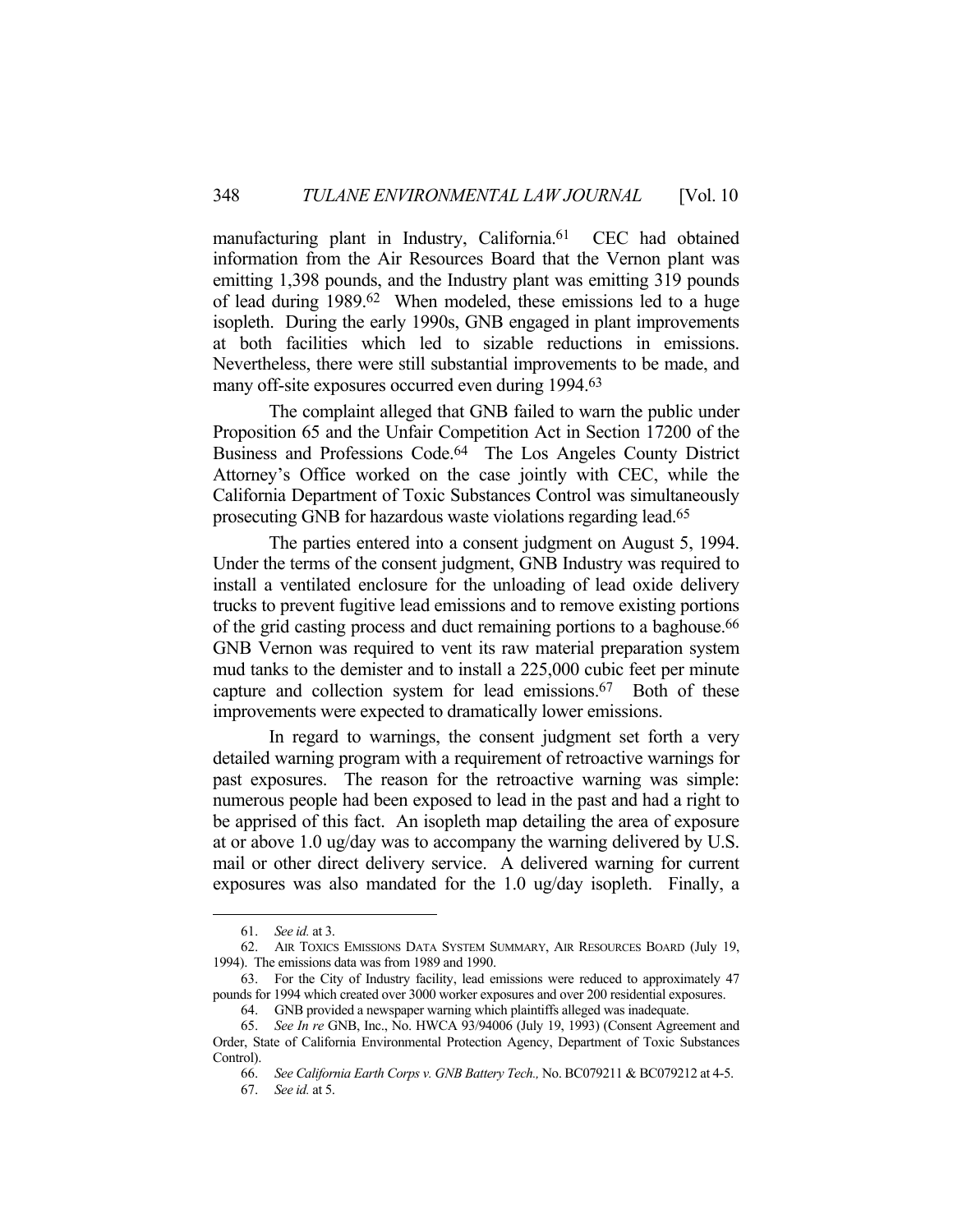warning was to be published in the main news section of the *Los Angeles Times* or the *San Gabriel Valley Tribune* as well as in Spanish in *La Opinion*. The warnings were required to be at least one-quarter page in size so as to be conspicuous. The monetary aspect of the settlement involved payments totaling \$165,000 for CEC's environmental activities, programs, enforcement actions, attorneys fees and costs, a donation to the Los Angeles County Public Health Foundation for lead reduction enforcement activities, and civil penalties pursuant to Business and Professions Code section 17206 to the Los Angeles District Attorney's Office.68

#### *D.* California Earth Corps, Inc. v. Thakar Aluminum Corporation

 Immediately after completing the *GNB* case, CEC filed and settled with Thakar Aluminum Corporation and Imco Recycling of California, Inc.69 This was the first case involving a recycler, a company who was attempting to do good work for the environment, and yet was in violation of the law. The facility did not add lead to its recycling operation. Rather, lead entered Thakar's facility in the form of lead weights placed inside cans by persons attempting to increase their payment for returning these cans to the local recycling center. During the course of melting operations, there were shockingly high lead emissions. A 1989 Health Risk Assessment disclosed 898.3 pounds of lead emissions and a Facility Emissions Summary Form submitted to the South Coast AQMD indicated 495 pounds of lead emissions for 1991. No warning had been provided to the public. Modeling showed that several hundred residents were being exposed including those situated in a trailer park, approximately 600 meters away.

 In the settlement, Thakar agreed to install an air knife system designed to remove contaminants, including lead, from aluminum cans prior to melting operations, at a cost of approximately \$100,000.70 Thakar also agreed to provide a warning containing an isopleth map, delivered by mail or other delivery service to the exposed area.<sup>71</sup> Upon

 <sup>68.</sup> Pursuant to the Unfair Competition Act, the government may elect to seek civil penalties for a four-year period. CAL. BUS. & PROF. CODE § 17208 (Deering 1996). Private litigants are not entitled to civil penalties under the Act, only restitution and injunctive relief. *See id*.

 <sup>69.</sup> California Earth Corps, Inc. v. Thakar Aluminum Corp., No. 254720, (Cal. Super. Ct. Riverside Co. Aug. 30, 1994) (Final Judgment Pursuant to Stipulation).

 <sup>70.</sup> *See id.* at 4.

 <sup>71.</sup> *See id.*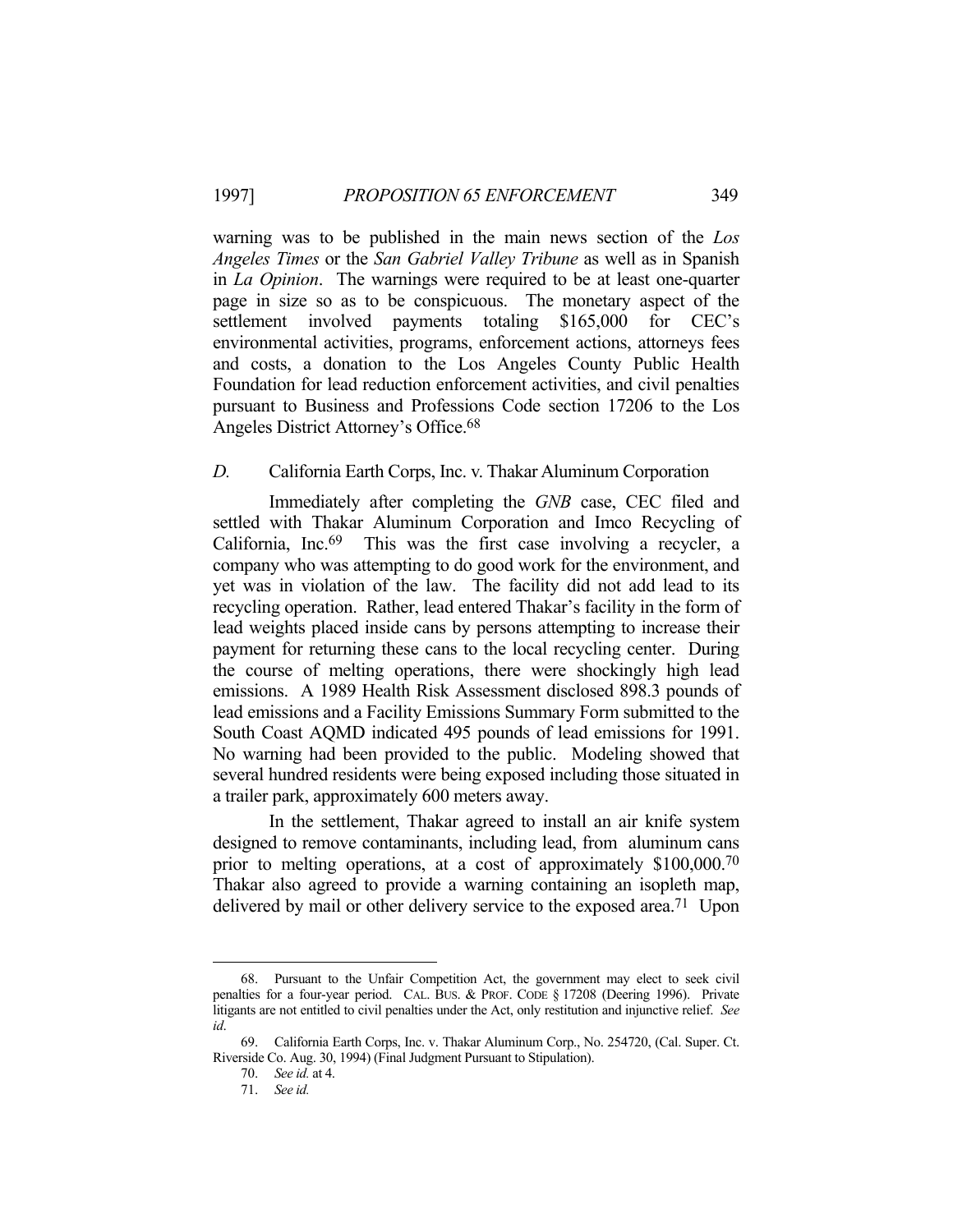installation of the air knife, the company's warning obligation ceased.72 Finally, Thakar paid \$22,000 for attorneys fees, costs, and a donation to CEC for further environmental activities, programs and enforcement actions.73 The public benefit derived from this case was the elimination of all off-site exposures.

#### *E.* California Earth Corps, Inc. v. Ramcar Batteries, Inc.

 On July 22, 1994, CEC filed against Ramcar Batteries, Inc. in Los Angeles County Superior Court.<sup>74</sup> Ramcar operates a battery manufacturing facility in Commerce, California.75 The company disclosed to the South Coast AQMD in June of 1992 that it was emitting 229 pounds per year of lead, and in July of 1993 it further revealed that it was emitting 350 pounds per year of lead.76 Ramcar had mailed some Proposition 65 warnings to the surrounding area. CEC contended that Ramcar's warning was confusing and inaccurate. Interestingly enough, despite the two prior submittals to the air district, subsequent to CEC's filing, Ramcar substantially revised its emission disclosure downward to between 23 and 35 pounds per year. Fortunately, the current exposures in the case were primarily worker exposures in the surrounding industrial area.

 In the Final Judgment Pursuant to Stipulation, Ramcar agreed to publish a warning in English in the main news section of the *Los Angeles Times* as well as in Spanish in *La Opinion* and to mail a warning to those persons exposed at or above 1.0 ug/day.77 The company also agreed to hire an environmental consultant to conduct an assessment of the lead producing operations and to recommend modifications to reduce lead emissions.78 Ramcar agreed to retrofit its machines to seal and control lead dust, modify ducting to increase lead dust capture, retrofit lead pot hoods for more efficient control and other items.79 The company further reimbursed CEC for attorneys fees and costs in the sum

 <sup>72.</sup> *See id.*

 <sup>73.</sup> *Id.*

 <sup>74.</sup> *See* California Earth Corps, Inc. v. Ramcar Batteries, Inc., No. BC109210 (Cal. Super. Ct. L.A. Co. July 22, 1994) (Final Judgment Pursuant to Stipulation).

 <sup>75.</sup> Businesses are located 36 meters from the facility. The residential area is situated between 500 meters to 1,000 meters from Ramcar.

 <sup>76.</sup> *See* Ramcar Batteries, Inc. Facility Emission Summary Forms submitted to the South Coast AQMD and The AB 2588 Air Toxics Risk Assessment prepared by Fero Environmental Engineering, Inc.

 <sup>77.</sup> *See California Earth Corps Inc. v. Ramcar Batteries*, BC 109210, at 5.

 <sup>78.</sup> *See id*. at 5.

 <sup>79.</sup> *See id.*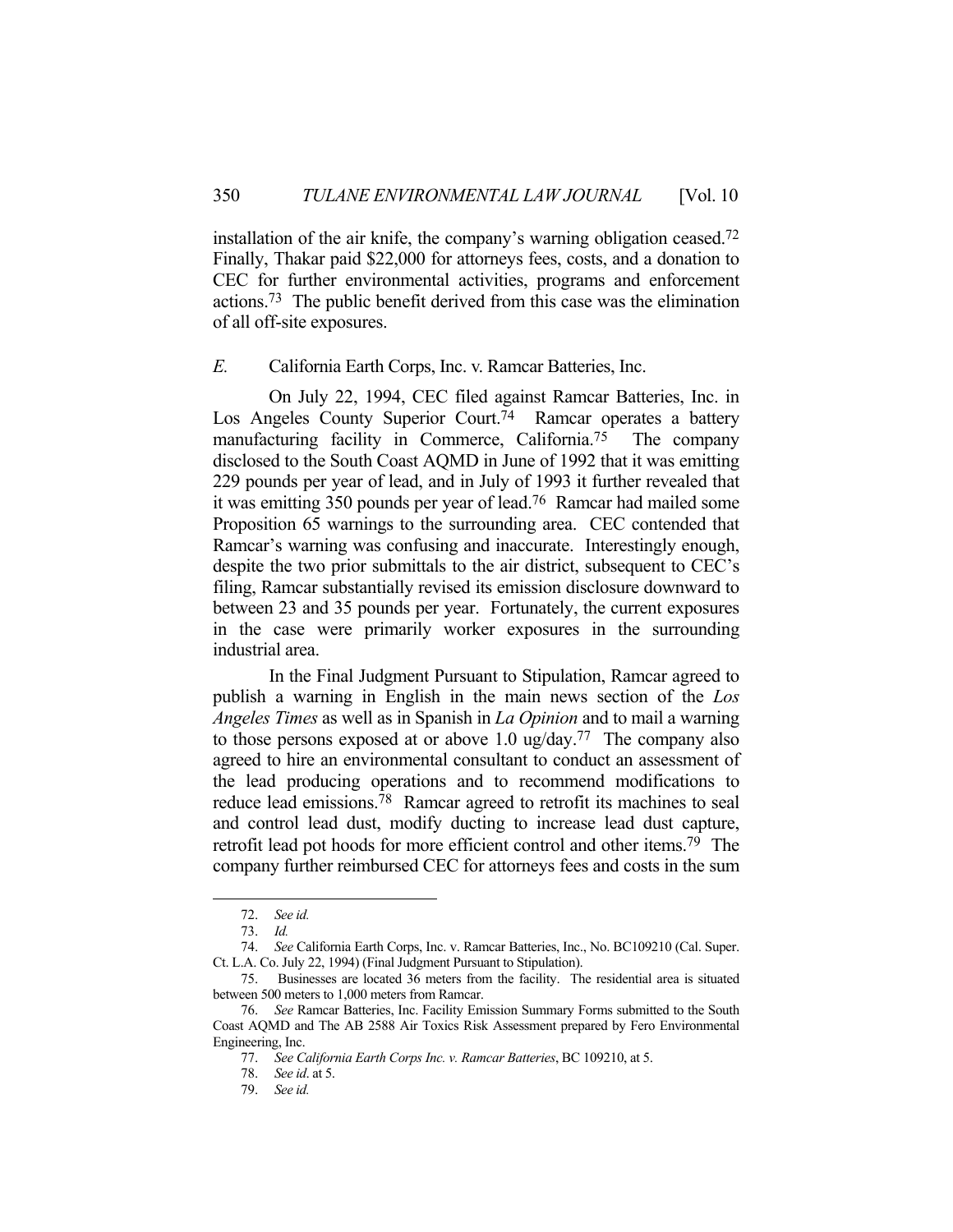of \$20,000 and paid \$1,000 in civil penalties to the Hazardous Substance Account in the State General Fund.80

## *F.* California Earth Corps, Inc. v. Concorde Battery Corporation

 In October of 1994, CEC filed a Proposition 65 lawsuit against Concorde Battery Corporation.81 Concorde operates a battery manufacturing plant immediately adjacent to a trailer park community in West Covina, California.<sup>82</sup> Living at the park are many retired persons and families with young children who play in the area. CEC became involved in this case due to the proximity of the facility to the residential area along with high emissions.

 Prior to July of 1994, Concorde emitted approximately 172 pounds of lead per year. This information was provided in the company's "Facility Emission Summary" form provided to the South Coast Air Quality Management District. The majority of these emissions came from the grid caster at the facility which had no pollution controls on it. During the summer of 1994, the company installed control equipment for these emissions.

 In response to CEC's case, Concorde conducted source tests at its battery plant in January of 1995. During the tests, it was determined that several bags in a baghouse used to filter lead emissions were not working properly. The company replaced these bags. As a result of the installation of controls on the grid caster and the insertion of new bags, the source test showed lead emissions to be about 25 pounds per year.

 During the summer of 1995, Concorde again conducted source tests and determined that the emissions had decreased to below 25 pounds per year. During this time, CEC hired a consultant to monitor the lead emissions in the area. CEC was primarily concerned about the health effects from the company's emissions on the nearby trailer park population. Our monitoring showed emissions to be approximately 16 pounds per year—still significant enough to require a warning under Proposition 65.

 The modeling demonstrated that 577 persons living in the residential area were being exposed to lead at 0.5 ug/day or greater and that 309 of these persons were exposed to lead 1.0 ug/day or greater.

 <sup>80.</sup> *See id.*

 <sup>81.</sup> California Earth Corps, Inc. v. Interspace Battery, Inc., BC 115205 (Cal. Super. Ct. L.A. Co. Oct. 21, 1994) (Settlement Agreement).

 <sup>82.</sup> *See id.* at 1.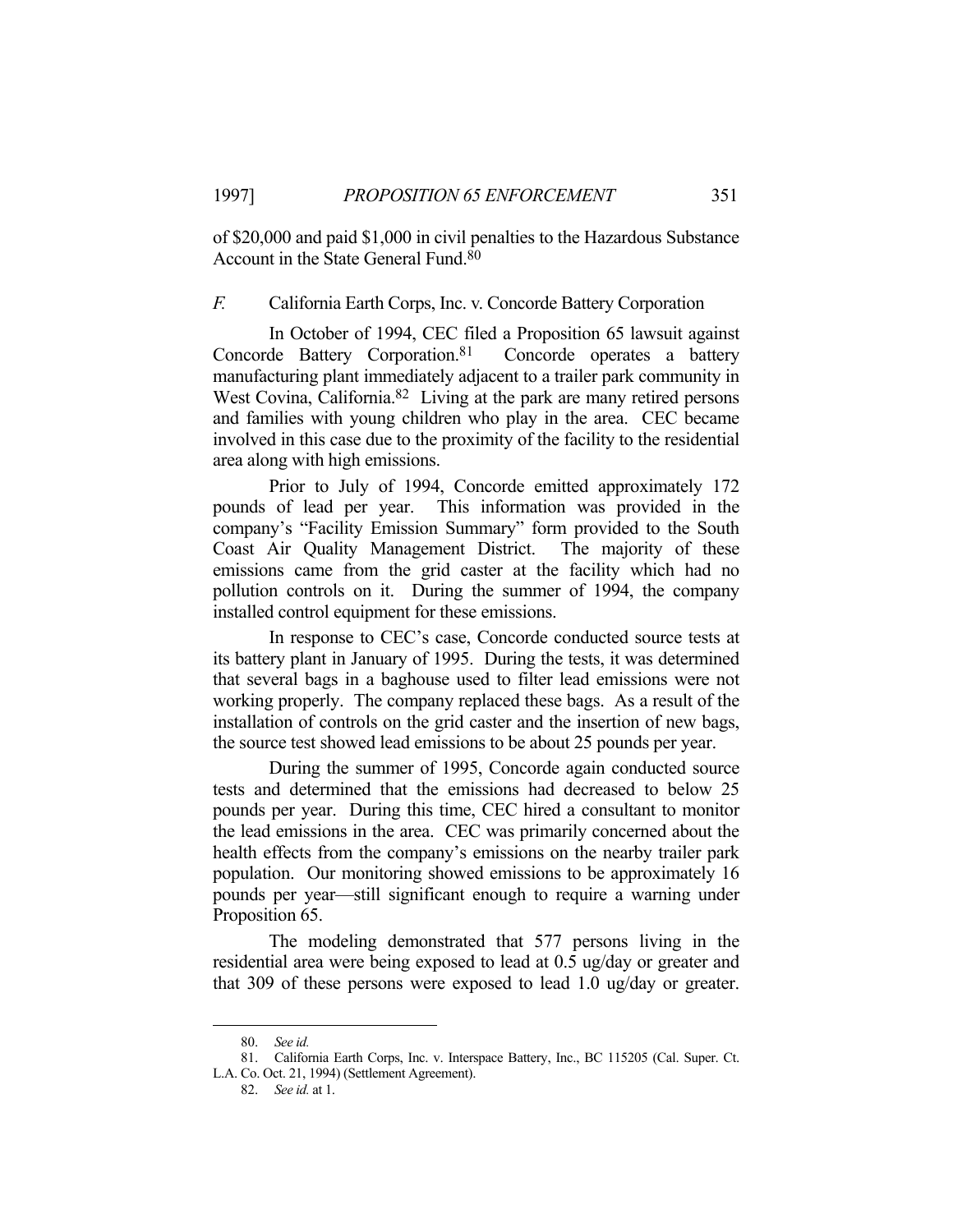Modeling of the pre-July 1994 emissions showed that 6,565 persons living in the residential area were exposed at the 0.5 ug/day level, 2,831 persons were exposed to 1.0 ug/day or greater, and 550 persons were exposed to 5.0 ug/day or greater. Most disturbing was the fact that several of the trailer park residents were obtaining blood tests with elevated lead levels.

 The defendant in the case clearly expressed its willingness to resolve the matter. The terms of the consent judgment confer one of the most impressive air toxics Proposition 65 settlement in the State. It requires the company to become a state of the art facility by October 31, 1996, by installing plastic curtains to restrict fugitives, paving the outside area, implementing a central vacuum system and installing a further filter system on the facility's major emission area, the grid caster.83 All filters must maintain an efficiency of 99.93% or greater.84 The judgment provides for payments totaling \$340,000 of which \$155,000 will be used by CEC to hire contractors to remove lead from homes and soil in Los Angeles County. The remainder will be used by CEC to bring further Proposition 65 cases and for attorneys fees and reimbursement of costs.85 Most notably, this is the first settlement that requires as a remedial measure for the company to pay money to eliminate lead in the environment. It is also the first case in California which required a company to conduct monitoring at or near the facility to determine lead concentrations in the area.86

 The consent judgment requires Concorde to send a mailed notice if the modeling shows a concentration of 1.0 ug/day and a newspaper warning if the modeling shows a concentration of 0.5 ug/day or greater.87 The warnings will be in Spanish and English and inform persons that they are being exposed to lead, a chemical known to the state to cause cancer and reproductive toxicity.<sup>88</sup>

*G.* California Earth Corps, Inc. v. Delco Remy, Inc.

 In January of 1994, CEC filed a complaint for injunctive relief and civil penalties in Orange County Superior Court against Delco Remy, (now Delphi Energy and Engine Management Systems) a

 <sup>83.</sup> *See id.* at 4.

 <sup>84.</sup> *See id.*

 <sup>85.</sup> *See id.* at 10.

 <sup>86.</sup> *See id.* at 6-10.

 <sup>87.</sup> *See id.* at 3-4.

 <sup>88.</sup> *See id.* at 4.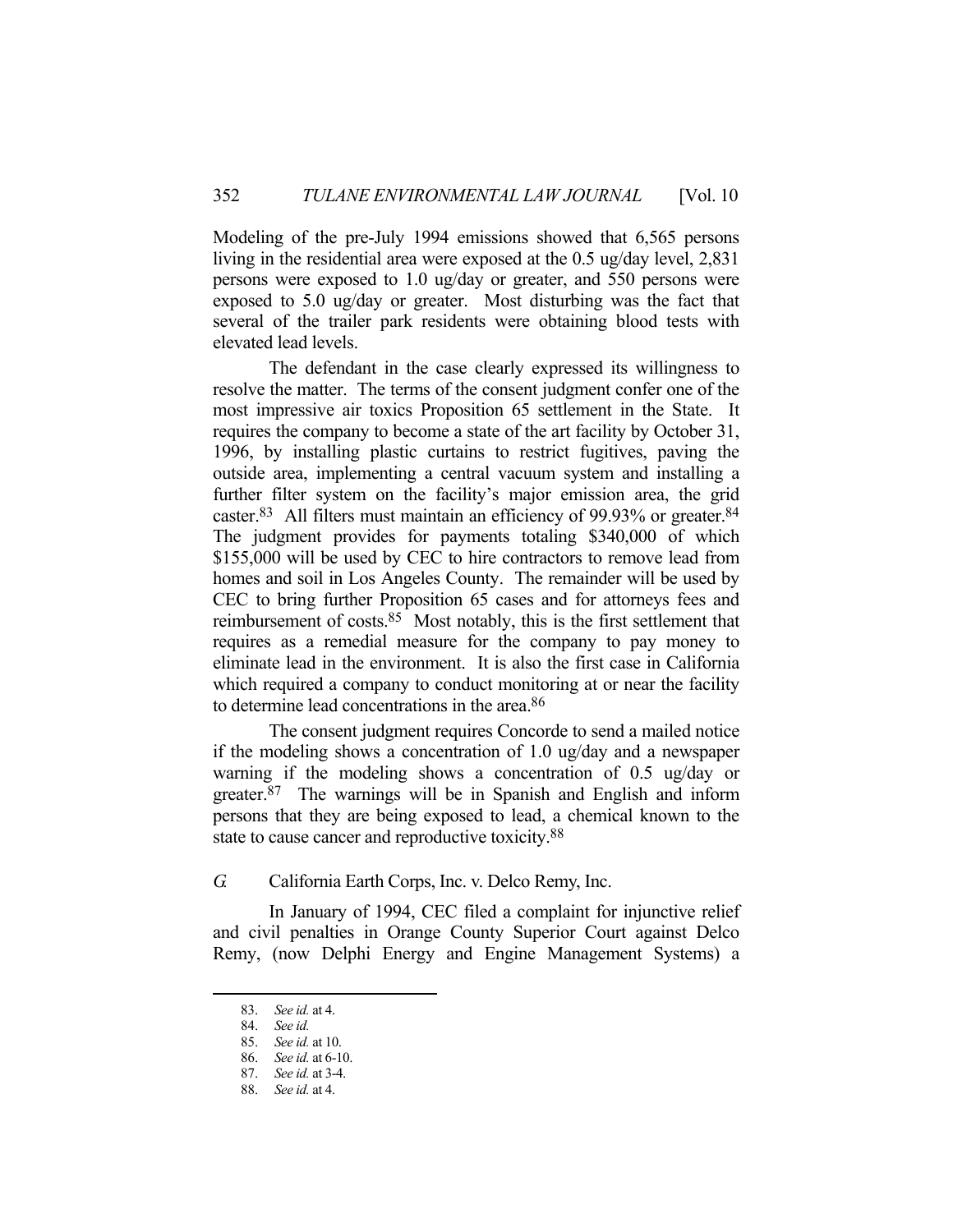division of General Motors Corporation.89 Delco Remy subsequently removed the case to the United States District Court for the Central District of California.90

 Delco Remy is one of the largest battery manufacturers in the United States. The focus of the litigation involved Delco's Anaheim plant which is surrounded in all directions by a residential community. Pursuant to the South Coast Air Quality Management District's Rule 1420, the company reported 293 pounds per year of annual lead emissions in 1993. Delco contended that since 1987 it had complied with the requirements of Proposition 65 by publishing quarterly warning notices in English and Spanish in the Orange County Register.

 Air dispersion modeling showed a residential population of 18,257 and a worker population of 8,413 exposed to levels at or greater than 0.5 ug/day. The modeling further showed a residential population of 4,352 and a worker population of 4,407 exposed to levels at or greater than 1.0 ug/day. The area of exposure covered 6.4 square kilometers for the 0.5 ug/day isopleth and 2.1 square kilometers for the 1.0 ug/day isopleth.91

 For more than a year, Delco Remy insisted that the battery facility's emission controls were adequate. In actuality, the plant's emission control system, which had been state of the art decades ago, needed substantial improvement to control emissions. Finally, the company agreed to improve their facility to enhance the efficiency of 10 baghouses by installing and maintaining filter bags of 99.993% or more efficiency, as represented by the manufacturer of the bags. <sup>92</sup> Delco agreed to a daily check of the pressure at each bag collector, a monthly check of major ventilation hoods, and a weekly inspection of mechanical ventilation systems components.<sup>93</sup> It also agreed to enhanced high volume air sampling (including installation and ongoing operation of three new units), installation and operation of an on-site meteorological station to continuously record wind speed, temperature, and other data during sampling periods, enhanced efficiency testing of the lead

 <sup>89.</sup> California Earth Corps, Inc. v. Delco Remy, Inc., No. 723203 (Orange County Super. Ct. Jan. 6. 1994) (Complaint).

 <sup>90.</sup> Defendant removed the action from Orange County Superior Court to the United States District Court for the Central District of California pursuant to 28 U.S.C. § 1441(b) on April 6, 1994.

 <sup>91.</sup> *See* Appendix (modeling results performed by Robert Sears).

 <sup>92.</sup> *See* California Earth Corps, Inc. v. Delco Remy, Inc., No CV-94-2203 at Exhibit B (E.D. Cal. May 15, 1995).

 <sup>93.</sup> *See id.*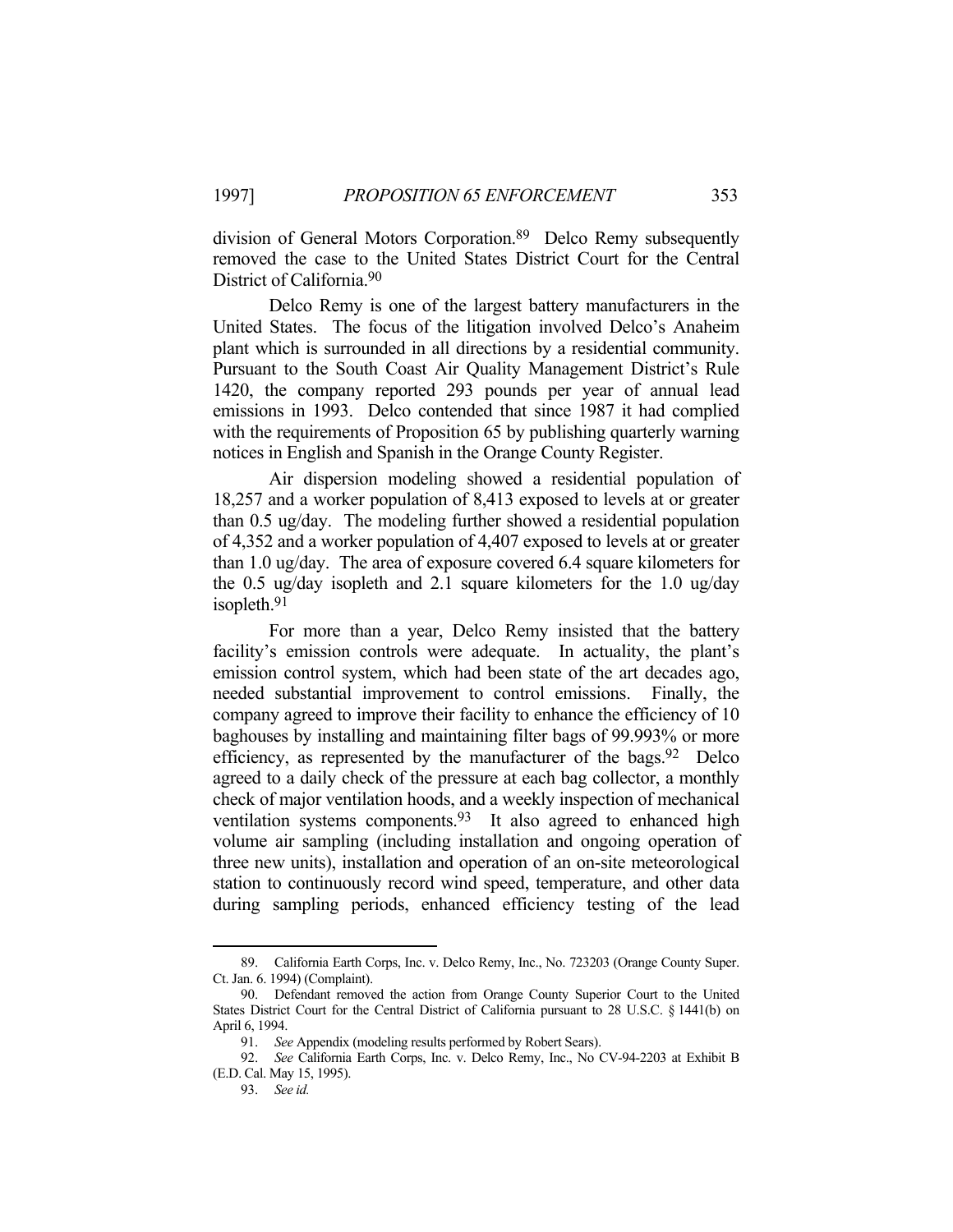emission control devices at the plant, using South Coast AQMD methods, and quarterly inspections of the baghouses by an outside contractor.94

 The consent judgment further required that a one-time mailed warning be sent to the persons residing within the isopleth prepared by CEC's consultant and that warnings, in English and Spanish be published in the Metro Section of the Orange County Register, at least 2 columns 8 inches in height using language previously used in prior settlements.<sup>95</sup> Finally, a monetary payment of \$165,000 was required, \$20,000 of which was categorized as civil penalties, payable to the Office of the Attorney General, \$6,000 of which was a donation to the California Public Health Foundation for lead reduction enforcement activities, and \$139,000 of which was slated for further CEC environmental activities, programs, and enforcement actions and as reimbursement of attorney's fees and costs.96

*H.* California Earth Corps v. Johnson Controls Battery Group, Inc.

 One of the most impressive Proposition 65 air toxics settlements involved Johnson Controls Battery Group.97 Johnson operates a lead smelting facility in Fullerton, California which manufactures automotive batteries. A sizable residential community is located several hundred meters away and other industries and commercial operations are located near the facility.

 In evaluating this case, CEC reviewed several filings by Johnson and monitoring conducted in 1991 by the South Coast AQMD Which indicated that this case involved a very large exposure area.98 Johnson reported annual emissions of 498.7 pounds for 1989. In Johnson's Rule 1420 Compliance Plan, dated June 30, 1993, the company reported a staggering 3.78 pound maximum daily lead emission rate. Plant improvements lowered this total to 0.398 pounds per day toward the end of 1993. However, CEC believed that the company could have done more to reduce lead emissions from several operations at the plant. In light of the existence of technology to control lead emissions further and

 <sup>94.</sup> *See id*.

 <sup>95.</sup> *See id.* at 3.

 <sup>96.</sup> *See id.* at 4.

 <sup>97.</sup> California Earth Corps v. Johnson Controls Battery Group, No. 737816 (Cal. Super. Ct. Orange Co. May 14, 1996) (Consent Judgment).

 <sup>98.</sup> *See* SOUTH COAST AIR QUALITY MANAGEMENT DISTRICT, CHARACTERIZATION OF STATIONARY SOURCE IMPACTS ON THE NATIONAL AMBIENT AIR QUALITY STANDARD FOR AMBIENT CONCENTRATIONS OF AEROSOL PARTICULATE LEAD (Oct. 1993) (Final Report).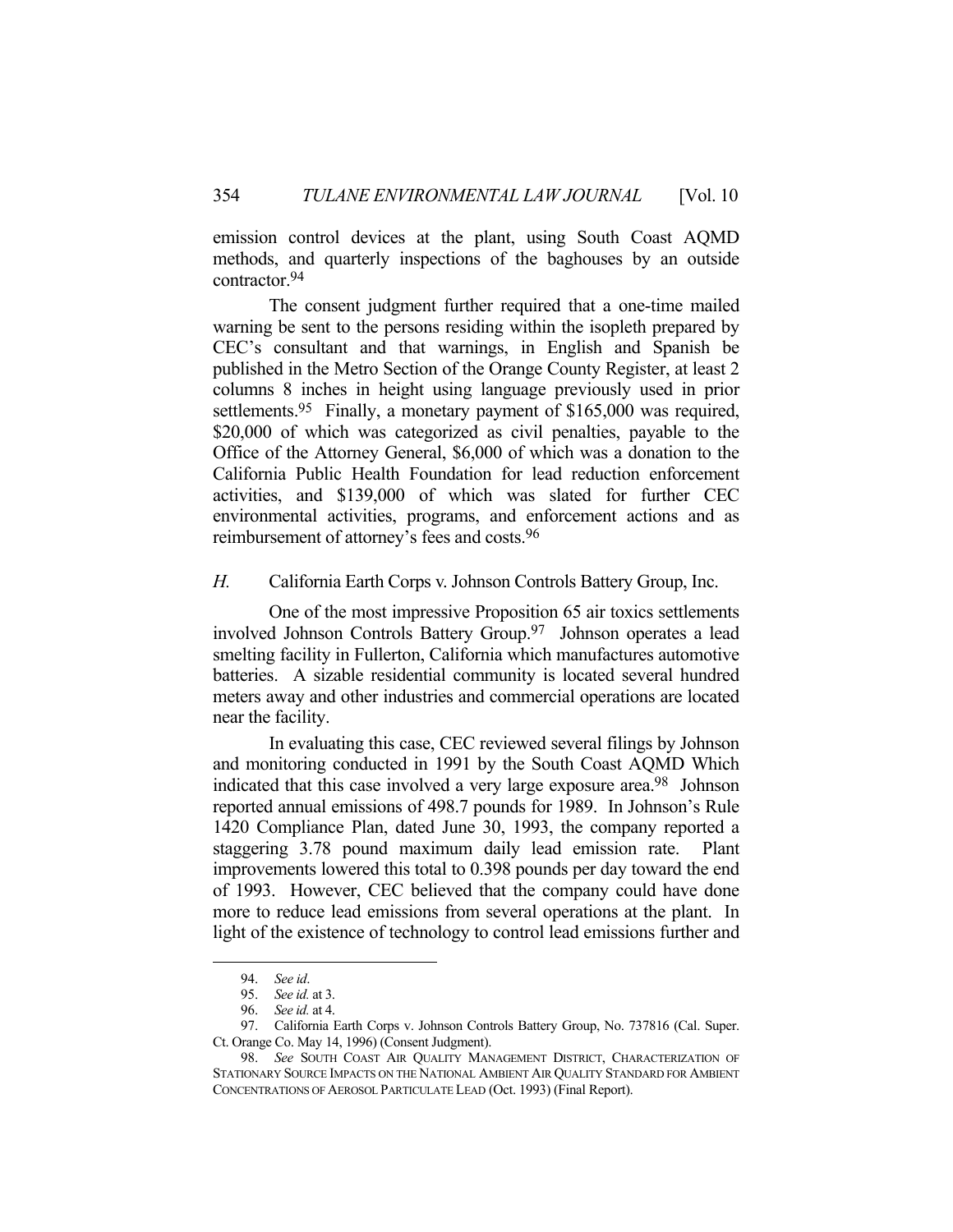the residential area being situated adjacent to the Johnson facility, CEC served a 60-Day Notice on August 17, 1994.

 In this case, exposures in the 1993 0.5 ug/day isopleth were off the chart. Air dispersion modeling performed by the plaintiff's consultant and emission figures supplied by Johnson's consultant (3.36 pounds per day) showed that there were 115,572 residential and 82,845 worker exposures at or greater than 0.5 ug/day, 37,991 residential and 38,925 worker exposures at or greater than 1.0 ug/day, and 754 residential and 7,936 worker exposures at or greater than 5.0 ug/day.99 Modeling of lower emissions showed significant worker exposures, and an exposure at the Proposition 65 threshold at the edge of the residential community.

 Similar to prior cases, the defendant in the case indicated a willingness to resolve the case.<sup>100</sup> A substantial amount of effort was then spent in working out a settlement, which took place on May 14, 1996. The consent judgment required Johnson to mail warnings to the residents within the 0.5 ug/day isopleth.<sup>101</sup> In all prior settlements, the mailed warnings went to those persons exposed to levels at or exceeding 1.0 ug/day on the theory that the persons most exposed should receive actual notice. Finally, the court in *Johnson Controls* recognized that it was as important to provide actual notice based on Proposition 65's 0.5 ug/day standard. In the settlement, not only was Johnson required to mail a warning for current exposures, but also one for past exposures.102 Thus, it was agreed that Johnson would mail a retroactive warning to approximately 73,868 residences and 94,335 workers. The envelope of the warning contained in bold print "Proposition 65 Lead Exposure Warning," in order to increase the likelihood that the warning would be read.103 Furthermore, the settlement required Johnson to publish a current warning, at least one-quarter page in size, in the Orange County Register on a quarterly basis.104 The Proposition 65 warning from the *American Brass and Iron Foundry* case was used for the mailed and published warning. Another addition to this agreement was a provision requiring Johnson to post a warning sign readable at twenty-five feet at

 <sup>99.</sup> *See* Appendix (results of modeling performed by Robert Sears).

 <sup>100.</sup> The Orange County District Attorney had no involvement in the case. The Attorney General had no involvement either, except in reviewing the Consent Judgment and issuing a "No Further Action Letter."

 <sup>101.</sup> *See California Earth Corps, Inc. v. Johnson Controls Battery Group*, No. 737816 at 3.

 <sup>102.</sup> *See id.* at 4.

 <sup>103.</sup> *See id.* at Exhibit E.

 <sup>104.</sup> *See id.* at 3.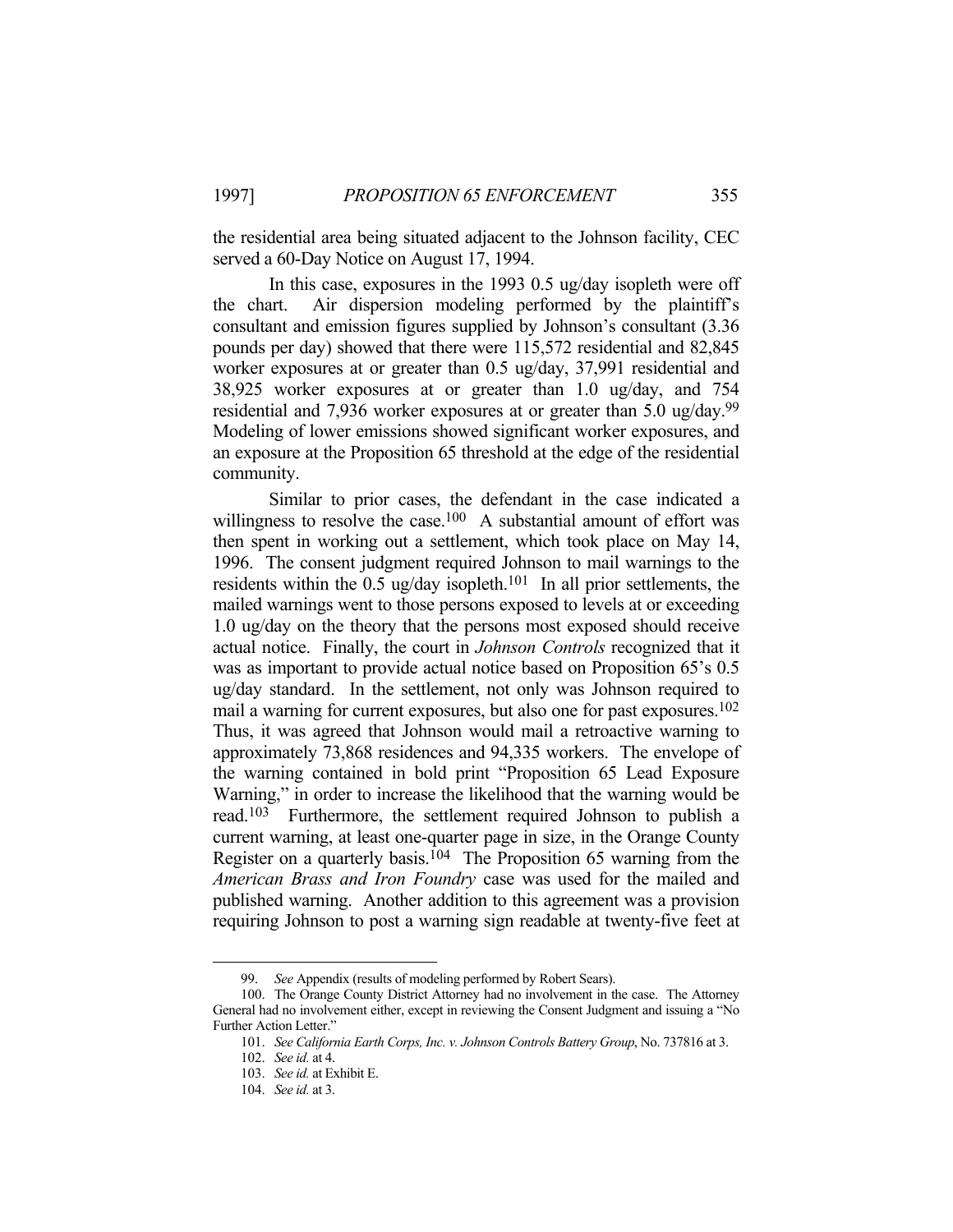each point of access around the periphery of the facility and at each external building entrance.<sup>105</sup>

 To reduce lead emissions, Johnson agreed to control a major operation at the facility which was not being adequately controlled and to control fugitive emissions by installing plastic strip curtains at three entrances to the plant.<sup>106</sup> The major controls would involve either removing two tricasters from operation or upgrading the tricasters to be vented to the existing baghouse which controls the dross emissions from the other six tricasters.<sup>107</sup> The company also agreed to continue to implement a comprehensive quality control, operation, and maintenance program that had been developed.108 This program included daily, weekly, quarterly and yearly inspections of the baghouse, weekly inspection and maintenance of the ventilation system, biweekly calibration of all plant instrumentation, and monitoring of the grid caster/tricaster controls.109

*I.* People United for a Better Oakland v. Owens-Brockway Glass Container, Inc.

 Owens-Brockway Glass Container, Inc., recycles more glass bottles in California than any other company. Owens-Brockway receives recycled glass, melts it in furnaces and makes new glass bottles. The company is located in a poor, predominately minority section of Oakland. Owens-Brockway has no emission controls at its facility.

 Owens-Brockway had provided a Proposition 65 newspaper warning for several years and then stopped providing the notice. The plaintiff, PUEBLO,110 obtained Owens-Brockway's 1992 Health Risk Assessment which disclosed lead emissions of 463 pounds. 1994 production data from Owens-Brockaway revealed a slightly higher emission level of 485 pounds per year. Due to a tall stack (40 meters high) the Proposition 65 isopleth covered a relatively small area. It was not until the Bay Area Air Quality Management District (BAAQMD) decided to conduct a source test at the Owens-Brockway plant in January and February of 1996 that the true extent of the problem came to light. These source tests revealed 3.6 pounds per day of lead emissions,

 <sup>105.</sup> *See id.* at 4.

 <sup>106.</sup> *See id.* at 4, Exhibit F.

 <sup>107.</sup> *See id.*

 <sup>108.</sup> *See id.*

 <sup>109.</sup> *See id.*

 <sup>110.</sup> PUEBLO brought the first successful Proposition 65 lead emission case. *See supra*

notes 23-24 and accompanying text.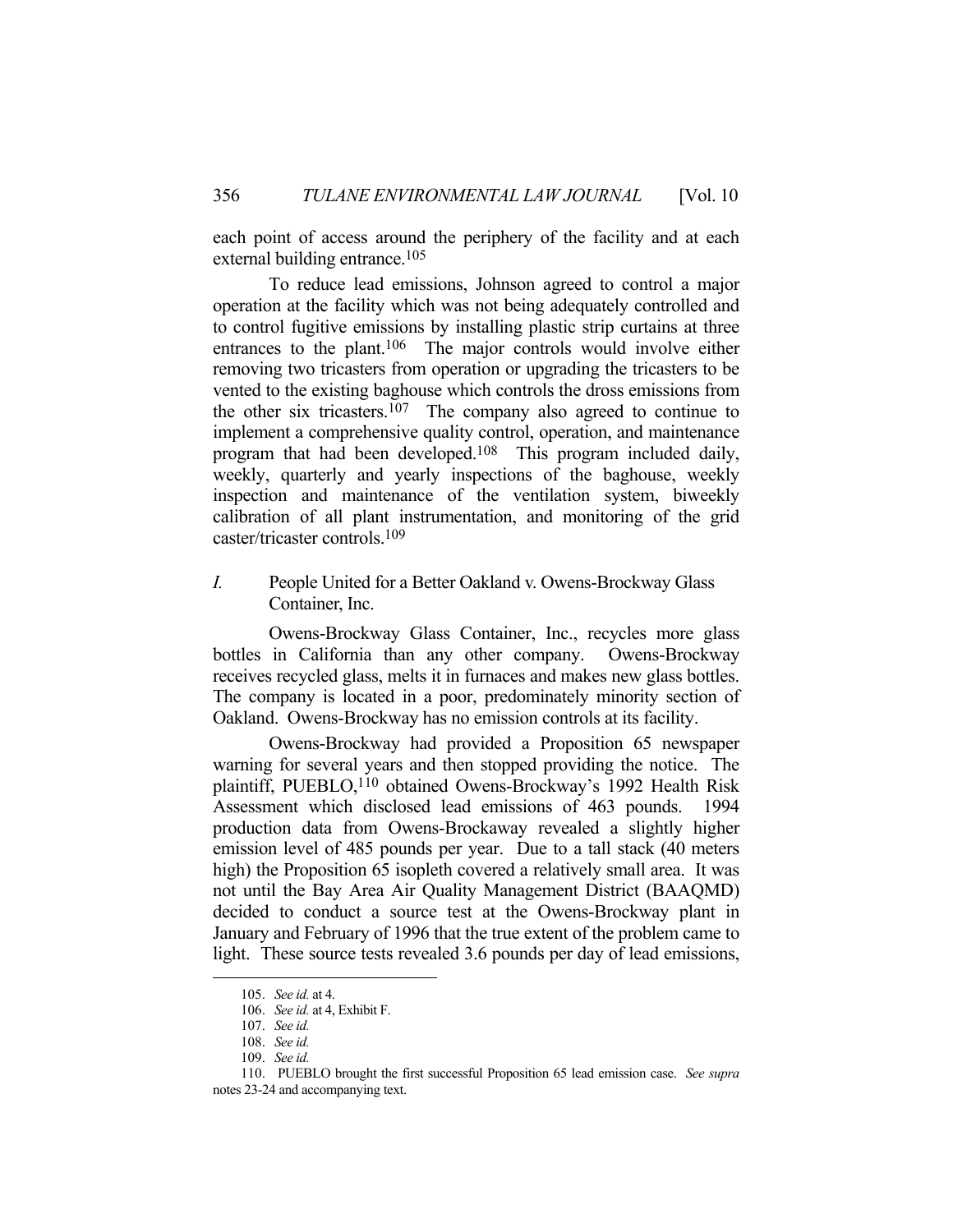which at 350 days of operation was producing 1,230 pounds per year. By modeling the pounds per hour disclosed in the source test, an isopleth was generated showing 40,685 residents and 18,230 workers exposed to levels at or exceeding .5 ug/day, and 888 residents and 139 workers exposed to levels at or greater than  $1.0 \text{ ug/day}$ .<sup>111</sup> Thus, the high stacks in this case helped spread the lead emissions from Owens-Brockway to a very large area.<sup>112</sup>

 PUEBLO filed their action on December 7, 1995.113 By March of 1996, a significant breakthrough had already occurred in the litigation. Owens-Brockway agreed to stop using recycled green cullet (the color of the glass of red wine bottles) which was believed to be the primary cause of the high lead emissions due to lead foils contained in red wine bottles. A source test conducted by the BAAQMD after the green cullet was eliminated from the waste stream confirmed that indeed, recycled green cullet was the cause of the high lead emissions. Lead emissions had dropped so significantly that the model showed no off-site exposures coming close to the Proposition 65 threshold. After extensive mediation, the parties entered into a consent judgment which was approved by the Court on February 18, 1997.<sup>114</sup> The consent judgment prohibits the company from using recycled green cullet except under certain narrowly defined circumstances.<sup>115</sup> No warning was required due to the low lead emissions. A series of five source tests are to be conducted during 1997 and 1998, and if such emissions exceed Proposition 65's limits, warnings will be delivered to persons within the exposed isopleth in Spanish, Vietnamese, Chinese and English.116 Finally, Owens-Brockway agreed to pay PUEBLO \$75,000 to support its work in the area of lead poisoning prevention, \$20,000 as reimbursement of costs, \$55,000 for attorney's fees, \$10,000 to Clinica De La Raza to test children for lead, and \$10,000 to Lincoln Child Center for lead education, testing and abatement activities.<sup>117</sup> In sum, the PUEBLO action is extraordinary in that it reduced lead emissions by more than 1000 pounds and eliminated 59,000 exposures.

 <sup>111.</sup> *See* Appendix (results of modeling performed by Robert Sears).

 <sup>112.</sup> This supports the environmental viewpoint that the solution to pollution is definitely not dilution.

 <sup>113.</sup> *See* People United for a Better Oakland v. Owens-Brockway Glass Container, Inc., No. 760492-6 (Cal. Super. Ct. Alameda Co. Dec. 7, 1995) (Stipulation to Consent Judgment and Order).

 <sup>114.</sup> *See id.*

 <sup>115.</sup> *See id.* at 2-3.

 <sup>116.</sup> *See id.* at 3, 5-6.

 <sup>117.</sup> *See id.* at 7.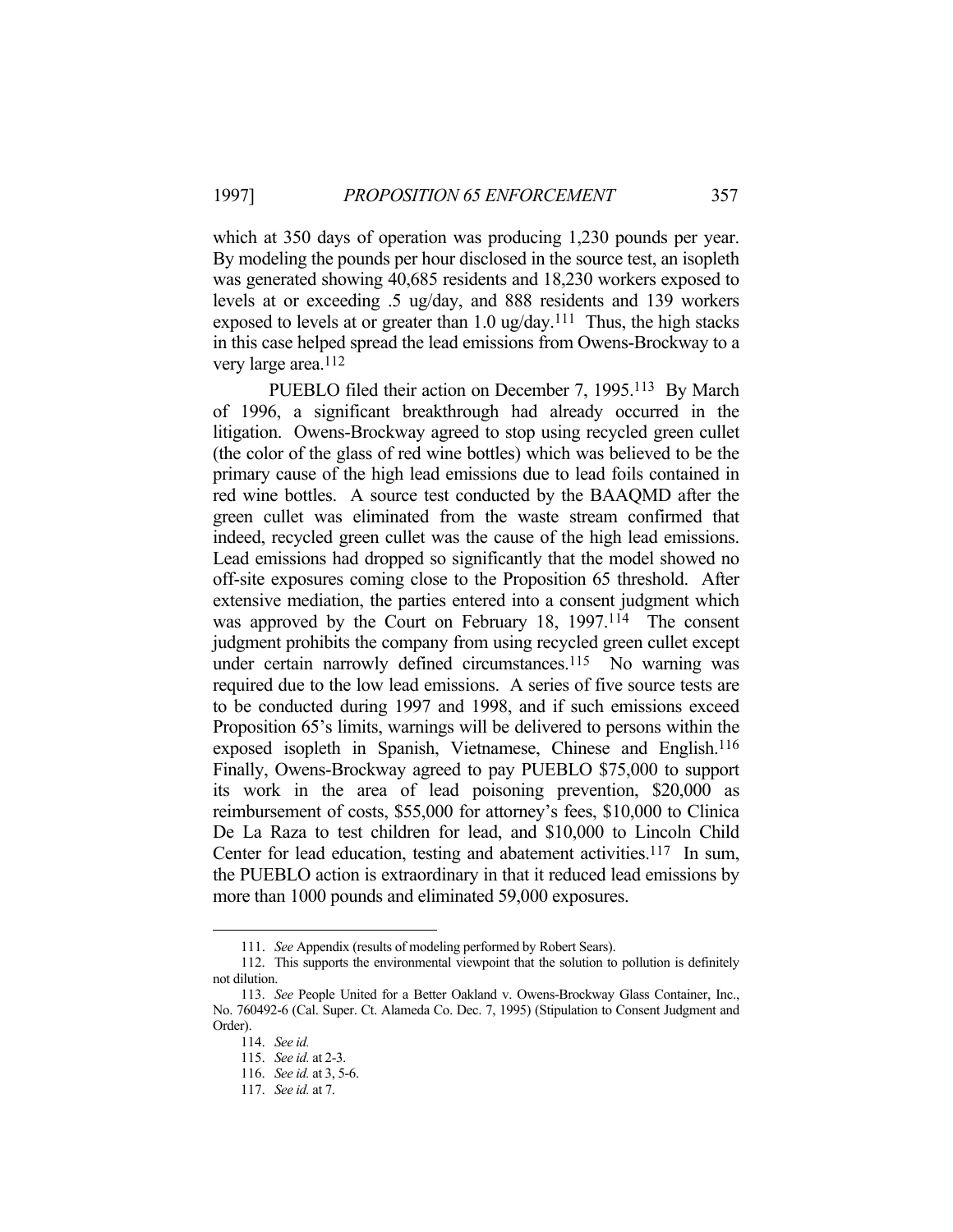Other ongoing lead enforcement cases in California include *California Earth Corps, Inc. v. Teledyne Industries, Inc.*, 118 *California Earth Corps, Inc. v. U.S. Battery Mfg. Co.*,<sup>119</sup> *Communities for a Better Environment v. Acme Packaging Corp*. 120 and *California v. Anchor Glass Corp*. 121

 <sup>118.</sup> California Earth Corps v. Teledyne Indus., Inc., No. BC 149991 (Cal. Super. Ct. L.A. Co. May 14, 1996) (Complaint). Teledyne operates a battery manufacturing facility in Redlands, California that is situated adjacent to a residential community. The closest receptors are approximately 100 feet from the plant boundary. Teledyne's Rule 1420 Compliance Plan showed approximately 86 pounds of lead emissions. Subsequent source tests showed varying amounts of emissions. Nevertheless, CEC was able to verify lead emissions in the residential community by setting up monitors beyond the company's property line. These monitored results (which include fugitive emissions) were greater than Teledyne's 1995 source test data. By inserting the monitored results into the model, the exposure assessment showed 9,245 residents and 4,718 workers exposed to 0.5 ug/day or greater, 3,589 residents and 1,601 workers exposed to 1.0 ug/day or greater, and 357 residents and 157 workers exposed to 10 ug/day or greater. Thus, CEC was able to document levels more than 20 times the Proposition 65 standard. Teledyne's newspaper warning only provided that the company was using a chemical known to the state to cause cancer, birth defects or other reproductive harm, with no isopleth or mention of exposure. Furthermore, no one received any delivered warning. Currently, settlement negotiations are continuing.

 <sup>119.</sup> California Earth Corps v. U.S. Battery Mfg. Co., No. 277313, (Cal. Super. Ct. Riverside Co. Feb. 13, 1996) (Complaint). U.S. Battery operates a lead and storage battery manufacturing facility in Corona, California. A low income Hispanic community and a working class trailer park community are located to the south of the facility. Using U.S. Battery's South Coast AQMD-approved Rule 1420 Report of 0.5 pounds per day of lead emissions, modeling showed 1,416 residences and 1,275 workers exposed to 0.5 ug/day or greater. U.S. Battery's Proposition 65 warning was contained in the local newspaper which failed to indicate that lead was causing the public exposure. Settlement discussions are ongoing.

 <sup>120.</sup> Communities for a Better Environment v. Acme Packaging Corporation, No. C 96- 02505 (Cal. Super. Ct. Contra Costa Co. June 10, 1996) (Complaint). Based on a source test conducted in 1994 by the Bay Area Air Quality Management District, lead emissions of 0.2 pounds per day were revealed. Prior to CBE's 60-day notice, Acme provided no warning to the public whatsoever. Acme manufactures steel strapping and uses a lead vat to clean the strapping. There are no emission controls to prevent lead from entering the atmosphere. A residential community is situated directly across the street. Modeling demonstrated that 8,291 residents and 860 workers were exposed to levels at or greater than 0.5 ug/day and 4,408 residents and 309 workers were exposed to levels at or greater than 1.0 ug/day. No progress has been made in the case despite three settlement meetings.

 <sup>121.</sup> California v. Anchor Glass Corp., No. H-192687 1 (Cal. Super. Ct. Alameda Co. Oct. 3, 1996) (Complaint). Anchor operates a plant in Hayward, California to produce glass bottles. A working class community, largely Hispanic, surrounds the facility. This is the second Proposition 65 litigation against a glass container company. Similar to *Owens-Brockway*, the emissions were determined to be substantial, with numerous persons exposed. In this case, a source test conducted by the Bay Area Air Quality Management District in the beginning of 1996 showed that the company was emitting more than 4 pounds per day of lead with no emission controls. Based on these emissions, air dispersion modeling demonstrated 43,911 residents and 24,242 workers exposed to levels at or greater than 0.5 ug/day and 2,825 residents and 588 workers exposed to levels at or greater than 1.0 ug/day. These are the probably the largest exposures in any ongoing Proposition 65 case. In this case, Communities for a Better Environment served a 60-day notice on April 16, 1996. Settlement discussions took place with little progress. On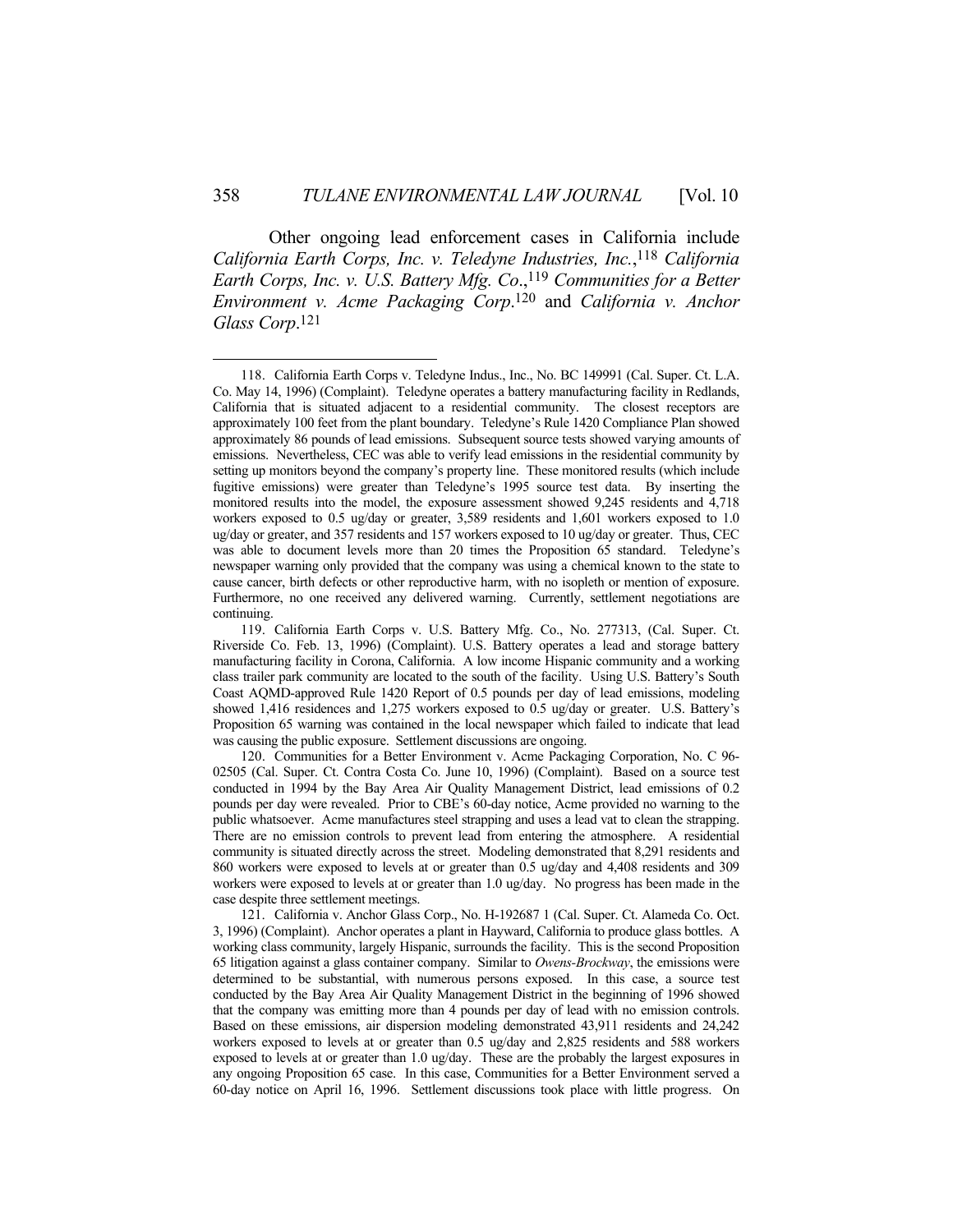#### IV. CONCLUSION

 Clearly, Proposition 65 has had a considerable impact in reducing lead and other toxic air emissions in California.

While enforcement started slowly, in the last several years, many more cases have been brought, which have resulted in eliminating toxic exposures to numerous persons throughout the State. As long as emitters continue to avoid warning the public about the exposures, new cases will be brought that will be successful in further reducing exposures. These new cases will extend to other toxic chemicals like hexavalent chromium, perchloroethylene, methylene chloride and other listed chemicals that have thus far been largely ignored by the environmental community.

 Thus far, no other state in the country has enacted a statute which operates like California's Proposition 65.<sup>122</sup> Based on California's experience, there is obviously enormous potential for rightto-know statutes to reduce toxic exposures in other states. It is the hope of the author that other states will enact similar statutes, thereby producing enormous health and environmental benefits for the citizens of those states.

September 13, 1996, Anchor filed for relief under chapter 11 of Title 11 of the United States Bankruptcy Code, 11 U.S.C. §§ 101-1330 (1994). Prior to CBE's 60-day notice, Anchor had published a grossly inadequate newspaper warning. Subsequent to CBE's notice, Anchor published another notice which, although improved, was still not adequate.

 <sup>122.</sup> An attempt in Ohio in 1992 failed. *See* Jerry Tailor, *Campaign Trail Littered with Environmental Wrecks* (editorial), THE PLAIN DEALER, Dec. 5, 1992 at 7B.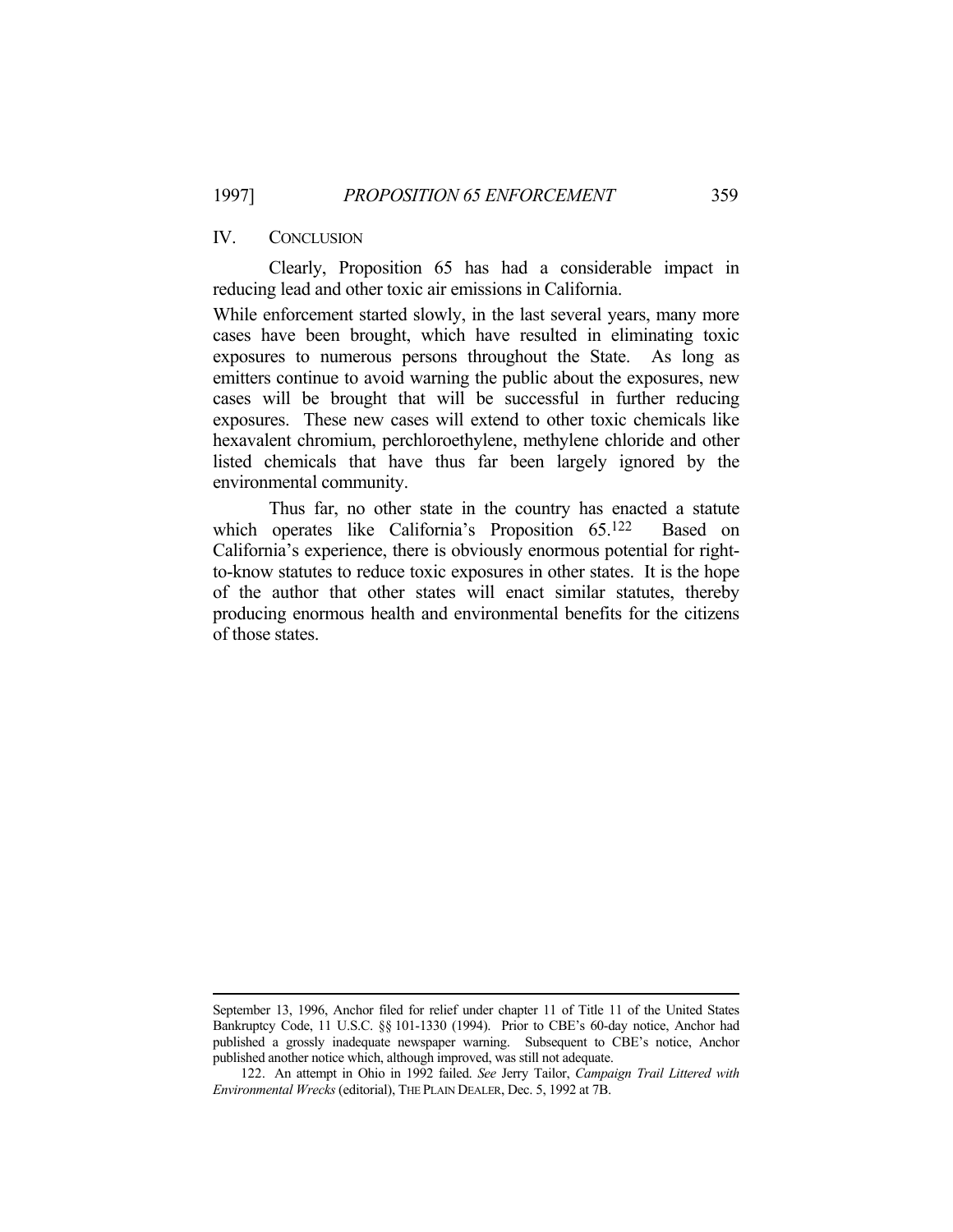## APPENDIX

| <b>Robert Sears</b>                                                                                                                                                                                                                                                                                                                                                                                                                                                                                                                                                                                  |                                                                                                                                                                                                                                                                                                        |             | 1264 Ferrara Drive, Ojai, CA 93023              |  |  |  |
|------------------------------------------------------------------------------------------------------------------------------------------------------------------------------------------------------------------------------------------------------------------------------------------------------------------------------------------------------------------------------------------------------------------------------------------------------------------------------------------------------------------------------------------------------------------------------------------------------|--------------------------------------------------------------------------------------------------------------------------------------------------------------------------------------------------------------------------------------------------------------------------------------------------------|-------------|-------------------------------------------------|--|--|--|
| Tel: (805) 646-2588                                                                                                                                                                                                                                                                                                                                                                                                                                                                                                                                                                                  |                                                                                                                                                                                                                                                                                                        |             | Compuserve: 74362,577 Internet: clouds@rain.org |  |  |  |
|                                                                                                                                                                                                                                                                                                                                                                                                                                                                                                                                                                                                      |                                                                                                                                                                                                                                                                                                        |             |                                                 |  |  |  |
|                                                                                                                                                                                                                                                                                                                                                                                                                                                                                                                                                                                                      | <b>July 21, 1995</b>                                                                                                                                                                                                                                                                                   |             |                                                 |  |  |  |
|                                                                                                                                                                                                                                                                                                                                                                                                                                                                                                                                                                                                      | Mr. Don May<br>President, California Earth Corps<br>4972 Minturn<br>Lakewood, CA 90712                                                                                                                                                                                                                 |             |                                                 |  |  |  |
| Subject:                                                                                                                                                                                                                                                                                                                                                                                                                                                                                                                                                                                             | Johnson Controls (Fullerton Facility) eight and 24-hour average lead exposure<br>isopleths for 1993 emissions                                                                                                                                                                                          |             |                                                 |  |  |  |
| Dear Mr. May:                                                                                                                                                                                                                                                                                                                                                                                                                                                                                                                                                                                        |                                                                                                                                                                                                                                                                                                        |             |                                                 |  |  |  |
|                                                                                                                                                                                                                                                                                                                                                                                                                                                                                                                                                                                                      | As you requested, I have assessed the lead impacts from 1993 emissions at the Johnson Controls<br>facility in Fullerton, California. The modeled impacts in this assessment are based on lead<br>emissions and other input parameters presented in Johnson Controls AB 2588 health risk<br>assessment. |             |                                                 |  |  |  |
| The results of this analysis are shown on the attached two maps. Each map shows contours of<br>$0.5$ , 1.0 and $5.0 \mu g$ /day exposures overlaid onto an Orange County street file; there are separate<br>maps for residential and worker exposures. Using a Geographic Information System and<br>performing data aggregation by block group, calculations were performed to estimate the<br>number of people who come to work within the exposure isopleths (based on 1992 privately-<br>employed "daytime" population attribute data). These population exposure results are presented<br>below. |                                                                                                                                                                                                                                                                                                        |             |                                                 |  |  |  |
|                                                                                                                                                                                                                                                                                                                                                                                                                                                                                                                                                                                                      | Exposure                                                                                                                                                                                                                                                                                               |             |                                                 |  |  |  |
|                                                                                                                                                                                                                                                                                                                                                                                                                                                                                                                                                                                                      | in ug/day                                                                                                                                                                                                                                                                                              | Residential | Worker                                          |  |  |  |
|                                                                                                                                                                                                                                                                                                                                                                                                                                                                                                                                                                                                      | 0.5                                                                                                                                                                                                                                                                                                    | 115572      | 82845                                           |  |  |  |
|                                                                                                                                                                                                                                                                                                                                                                                                                                                                                                                                                                                                      | 1.0                                                                                                                                                                                                                                                                                                    | 37991       | 38925                                           |  |  |  |
|                                                                                                                                                                                                                                                                                                                                                                                                                                                                                                                                                                                                      | 5.0                                                                                                                                                                                                                                                                                                    | 754         | 7936                                            |  |  |  |
|                                                                                                                                                                                                                                                                                                                                                                                                                                                                                                                                                                                                      | These exposure analyses were prepared as follows:                                                                                                                                                                                                                                                      |             |                                                 |  |  |  |
| 1.                                                                                                                                                                                                                                                                                                                                                                                                                                                                                                                                                                                                   | Modeling was performed with the EPA ISCST2 dispersion model (version 93109) to<br>calculate eight and 24-hour average ambient air concentrations of lead. Urban dispersion<br>coefficients were used; calm-processing was not used.                                                                    |             |                                                 |  |  |  |
| 2.                                                                                                                                                                                                                                                                                                                                                                                                                                                                                                                                                                                                   | Lead emissions were modeled with 1981 meteorological data from Anaheim – these data<br>were developed by the SCAOMD.                                                                                                                                                                                   |             |                                                 |  |  |  |
|                                                                                                                                                                                                                                                                                                                                                                                                                                                                                                                                                                                                      |                                                                                                                                                                                                                                                                                                        |             |                                                 |  |  |  |
|                                                                                                                                                                                                                                                                                                                                                                                                                                                                                                                                                                                                      |                                                                                                                                                                                                                                                                                                        |             |                                                 |  |  |  |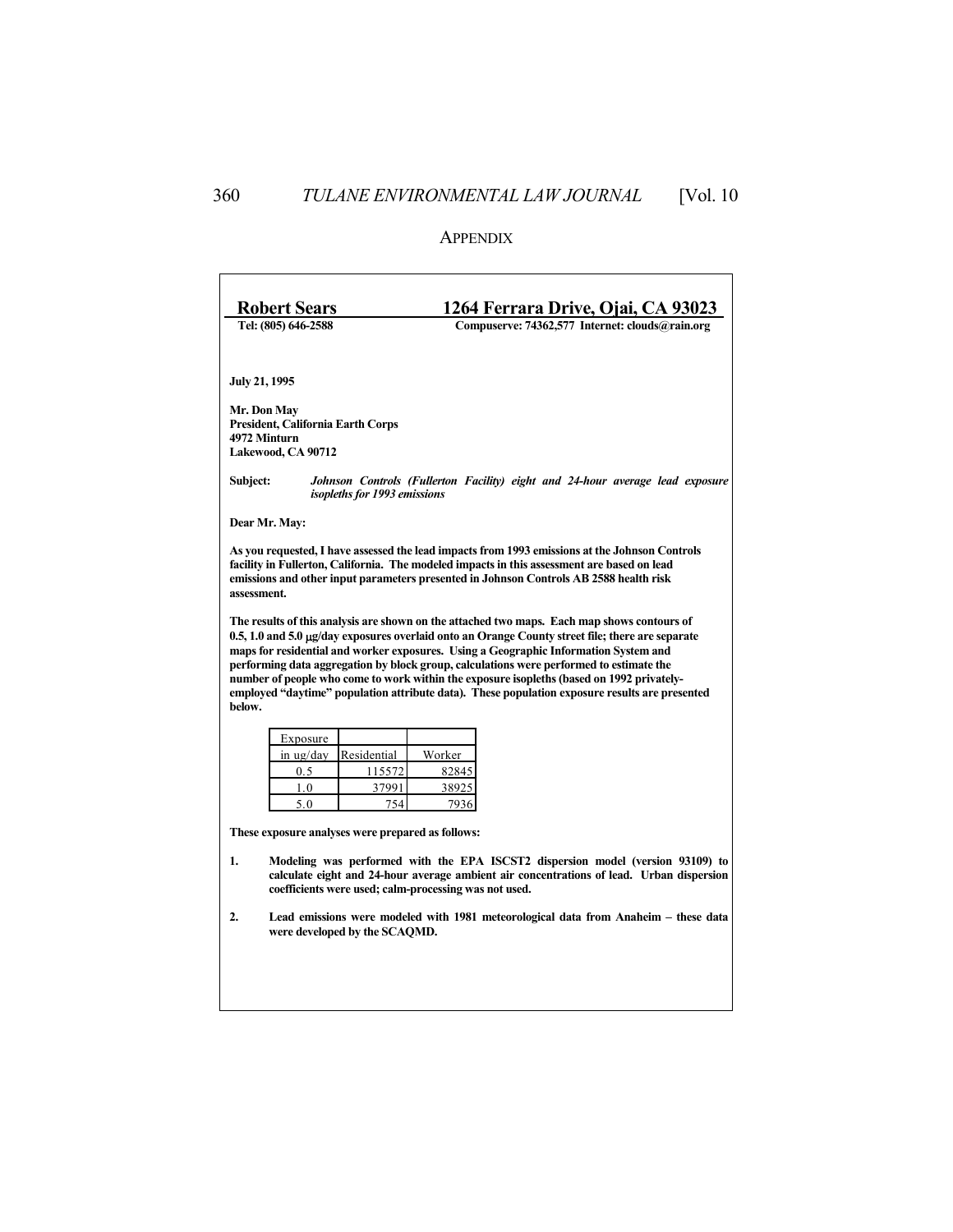- **3. The lead emissions, stack parameters, and source locations were obtained from the Johnson Control AB 2588 health risk assessment reporting forms; building dimensions were from an ISCST2 input file prepared by Environ. The lead emissions modeled in this analysis totaled 3.36 lb/day.**
- **4. All sources were modeled as operating 24 hours per day.**
- **5. A grid of receptors was prepared to encompass the area covered by the 0.5 g/day residential and worker isopleths. This grid contained 250 meter spaced receptors out to one kilometer from the facility boundary and 500 meter spaced receptors from 1000 to 7000 meters from the facility boundary. A total of 1062 receptors were modeled.**
- **6. Residential exposures were calculated using modeled 24-hour average lead concentrations (in g/m3 ). Conversion to exposures in g/day was accomplished by multiplying modeled air concentrations by the residential inhalation rate of 20 cubic meters of air inhaled per day.**
- **7. Worker exposures were calculated using modeled eight-hour average lead concentrations (in g/m3 ). Conversion to exposures in g/day was accomplished by multiplying modeled air concentrations by the worker inhalation rate of 10 cubic meters of air inhaled per eight hours.**
- **8. Contour plots for the 0.5 g/day residential and worker exposures were created using Surfer for Windows. These contours were exported to a Geographic Information System to prepare the attached map an exposure attributes.**
- **9. Consistent with the Johnson Control AB 2588 health risk assessment, no fugitive lead emissions were included in this analysis.**

 **Please call me if you have any questions or require additional information.** 

 **Very truly yours,** 

 **Robert Sears** 

**Don May, Page - 2**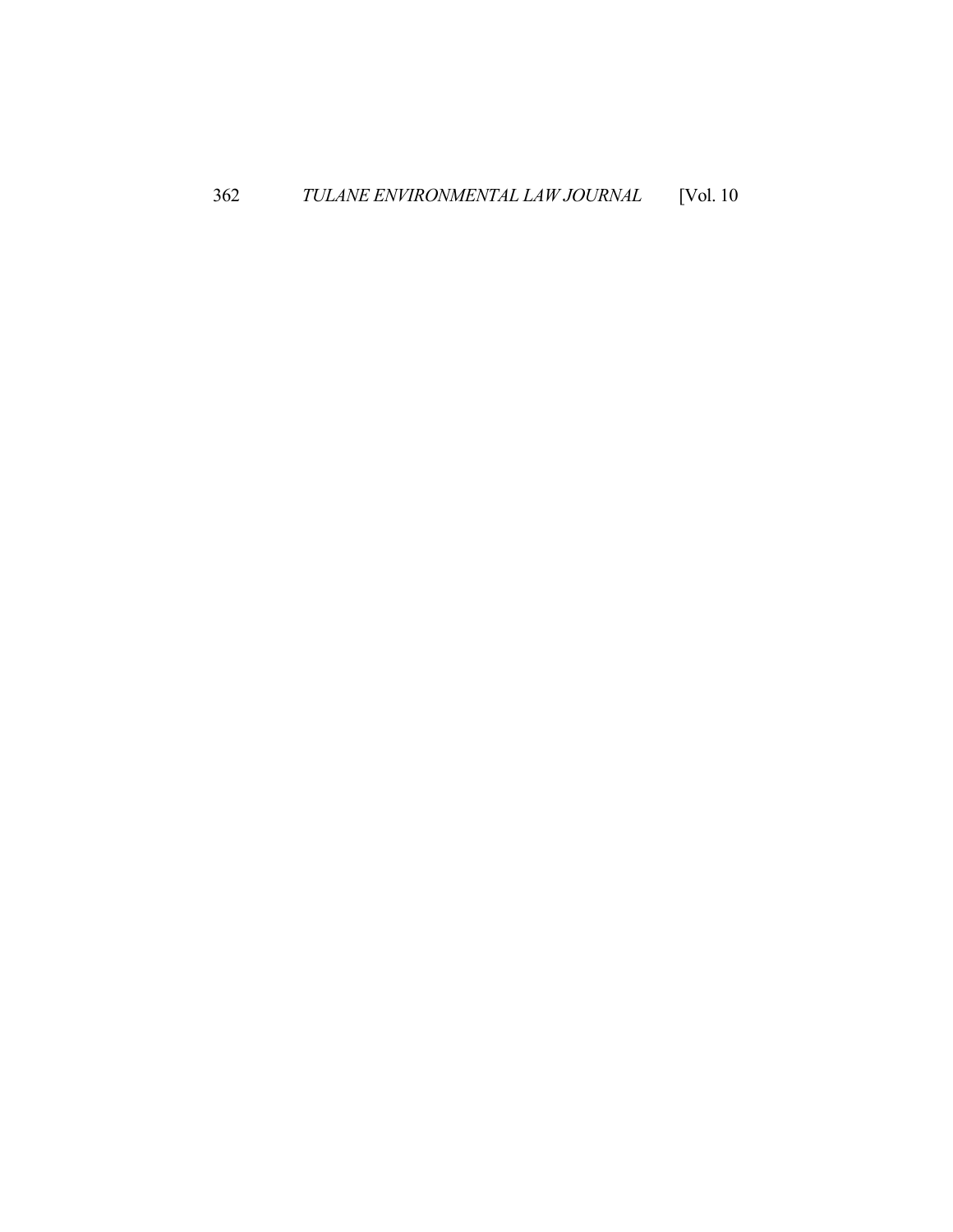| <b>Delco-Remy Lead Exposure Statistics:</b><br><b>Anaheim Facility</b> |                             |                 |  |
|------------------------------------------------------------------------|-----------------------------|-----------------|--|
|                                                                        |                             |                 |  |
| Residential population attributes are from the 1990                    |                             |                 |  |
| Census (block group data)                                              |                             |                 |  |
| Worker population attributes are 1992 private-                         |                             |                 |  |
| employment figures (block group data)                                  |                             |                 |  |
|                                                                        |                             |                 |  |
|                                                                        | <b>24-Hour Pb Exposures</b> |                 |  |
| <b>Attributes</b>                                                      | 0.5 ug/day                  | 1.0 $\mu$ g/day |  |
| <b>Total Residential</b>                                               | 18257                       | 4352            |  |
| <b>Population</b>                                                      |                             |                 |  |
| <b>Number Privately</b>                                                | 8413                        | 4407            |  |
| <b>Employed</b>                                                        |                             |                 |  |
| <b>Area of Exposure</b>                                                | 6.4                         | 2.1             |  |
| (square-km)                                                            |                             |                 |  |
| Number of                                                              | 5745                        | 1409            |  |
| <b>Households</b>                                                      |                             |                 |  |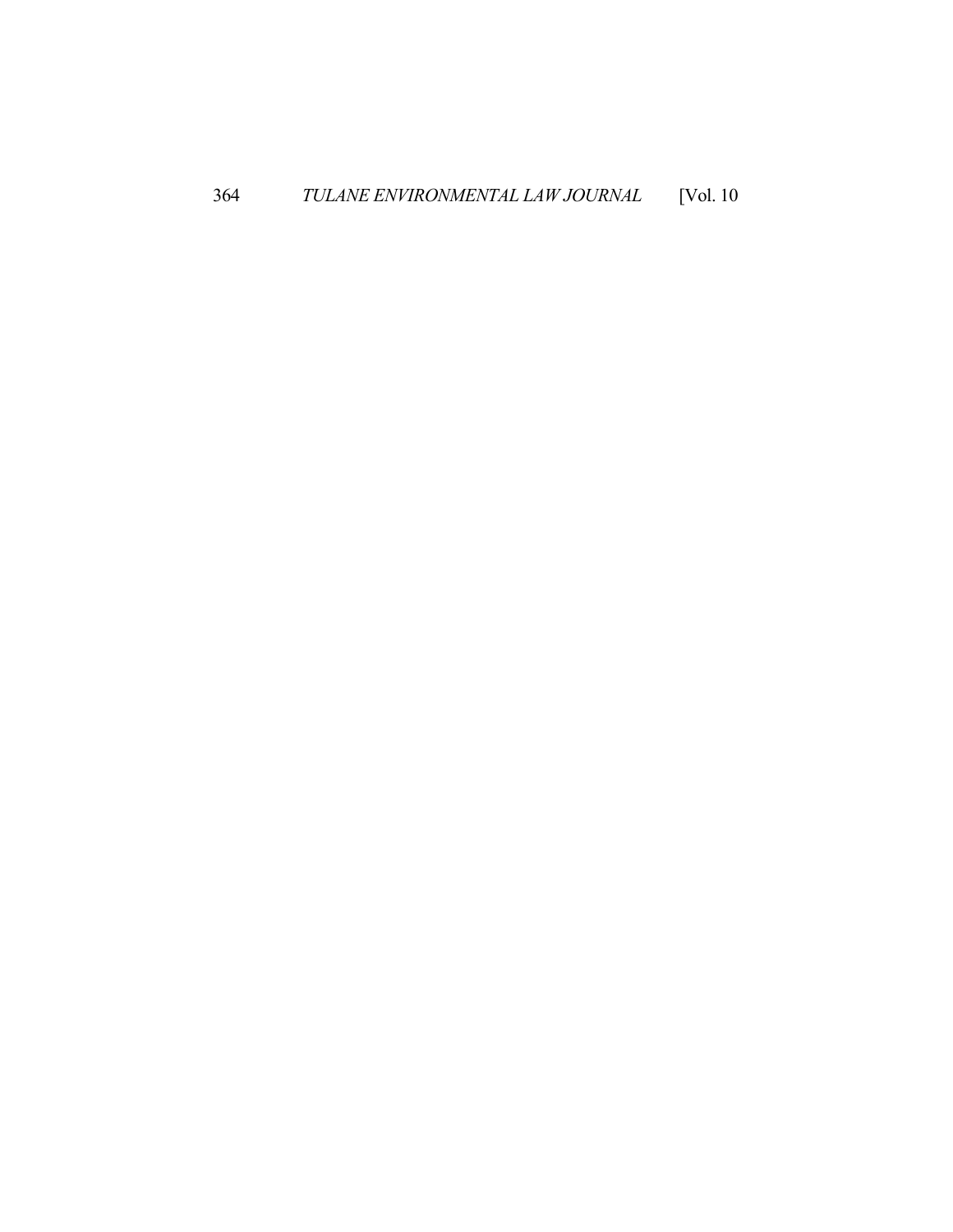| <b>Robert Sears</b>                    |                                                                                                                                                                   |                        | 1264 Ferrara Drive, Ojai, CA 93023                                                                                                                                                           |  |  |  |
|----------------------------------------|-------------------------------------------------------------------------------------------------------------------------------------------------------------------|------------------------|----------------------------------------------------------------------------------------------------------------------------------------------------------------------------------------------|--|--|--|
|                                        | Tel: (805) 646-2588                                                                                                                                               |                        | Compuserve: 74362,577 Internet: clouds@rain.org                                                                                                                                              |  |  |  |
|                                        |                                                                                                                                                                   |                        |                                                                                                                                                                                              |  |  |  |
|                                        |                                                                                                                                                                   |                        |                                                                                                                                                                                              |  |  |  |
|                                        |                                                                                                                                                                   |                        |                                                                                                                                                                                              |  |  |  |
|                                        |                                                                                                                                                                   |                        |                                                                                                                                                                                              |  |  |  |
|                                        | <b>March 16, 1996</b>                                                                                                                                             |                        |                                                                                                                                                                                              |  |  |  |
|                                        | Michael Freund, Esq.<br><b>1915 Addison Street</b>                                                                                                                |                        |                                                                                                                                                                                              |  |  |  |
|                                        | Berkelv, CA 94704                                                                                                                                                 |                        |                                                                                                                                                                                              |  |  |  |
| Subject:                               |                                                                                                                                                                   |                        | Owens Brockaway (Oakland Facility) Proposition 65 lead exposures using                                                                                                                       |  |  |  |
|                                        |                                                                                                                                                                   |                        | <b>BAAOMD 1996 source-test data</b>                                                                                                                                                          |  |  |  |
|                                        | Dear Mr. Freund:                                                                                                                                                  |                        |                                                                                                                                                                                              |  |  |  |
|                                        |                                                                                                                                                                   |                        | As you requested, I have assessed the lead exposures from the Owens Brockaway facility in                                                                                                    |  |  |  |
|                                        |                                                                                                                                                                   |                        | Oakland, California. I prepared this exposure assessment using facility emissions representative of                                                                                          |  |  |  |
|                                        |                                                                                                                                                                   |                        | current operating conditions; the assessed lead emissions are based on 1996 Bay Area Air Quality<br>Management District (BAAQMD) source-test data collected at the Owens Brockaway facility. |  |  |  |
|                                        |                                                                                                                                                                   |                        | The results of this analysis are shown on the attached maps (two color and two B&W copies are                                                                                                |  |  |  |
|                                        |                                                                                                                                                                   |                        | provided), with 0.5 and 1.0 µg/day residential and worker exposure contours overlaid onto an<br>Alameda County street file. Using a Geographic Information System and performing data        |  |  |  |
|                                        |                                                                                                                                                                   |                        | aggregation by block group, calculations were performed to estimate the number of people who                                                                                                 |  |  |  |
|                                        |                                                                                                                                                                   |                        | come to work within the exposure isopleths (based on 1992 privately employed "daytime"<br>population attribute data) and residents within the exposure isopleths (based on 1990 census       |  |  |  |
|                                        |                                                                                                                                                                   |                        | attribute data). These population exposure estimates are presented below:                                                                                                                    |  |  |  |
|                                        |                                                                                                                                                                   |                        |                                                                                                                                                                                              |  |  |  |
|                                        | Exposure<br>in ug/day                                                                                                                                             | Number of<br>Residents | Number of<br>Workers                                                                                                                                                                         |  |  |  |
|                                        | 1.0                                                                                                                                                               | 888                    | 139                                                                                                                                                                                          |  |  |  |
|                                        | 0.5                                                                                                                                                               | 40685                  | 18230                                                                                                                                                                                        |  |  |  |
| This analysis was prepared as follows: |                                                                                                                                                                   |                        |                                                                                                                                                                                              |  |  |  |
| 1.                                     | Modeling was performed with the EPA ISCST3 dispersion model (version 95250; compiled                                                                              |                        |                                                                                                                                                                                              |  |  |  |
|                                        | with Lahey Fortran 90) to calculate eight and 24-hour average ambient air concentrations of<br>lead. Urban dispersion coefficients and calm processing were used. |                        |                                                                                                                                                                                              |  |  |  |
|                                        |                                                                                                                                                                   |                        |                                                                                                                                                                                              |  |  |  |
| 2.                                     | Lead Emissions were modeled with 1984 – 1988 meterological data from the Alameda Naval<br>Air station – these data were provided on disk by the BAAQMD.           |                        |                                                                                                                                                                                              |  |  |  |
|                                        |                                                                                                                                                                   |                        |                                                                                                                                                                                              |  |  |  |
|                                        |                                                                                                                                                                   |                        |                                                                                                                                                                                              |  |  |  |
|                                        |                                                                                                                                                                   |                        |                                                                                                                                                                                              |  |  |  |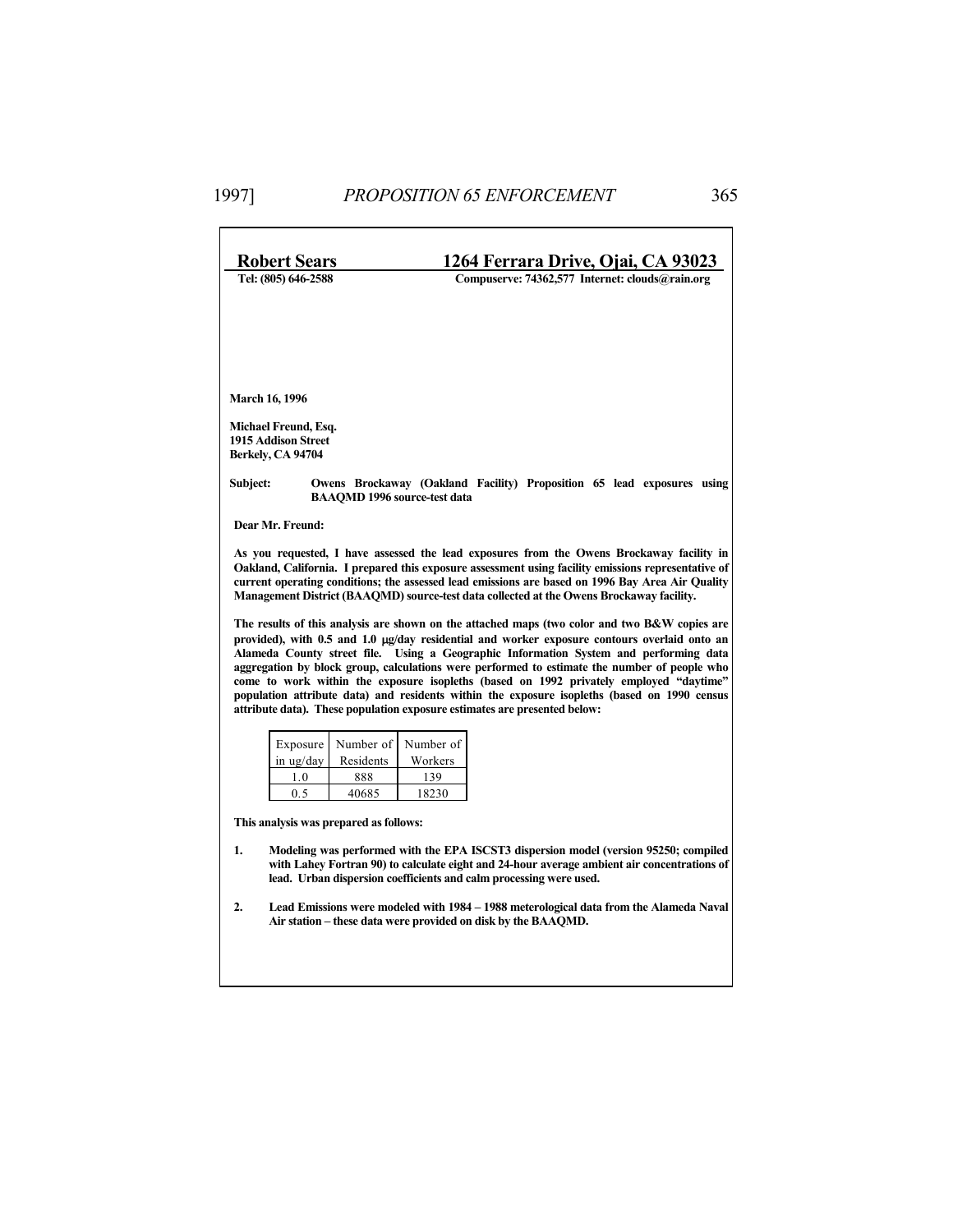**3. Source locations, stack heights, stack diameters, and building dimensions for this analysis were provided on disk in the form of ISCST input files prepared by Owens Brockaway. Lead emission rates, stack gas velocity, and stack gas temperature were obtained from 1996 source-test data collected by the BAAQMD at the Owens Brockaway facility. The following sources and lead emission rates were modeled in this assessment:** 

| Source      | Pound/Hour   | Pounds/Dav | Gram/Second |  |
|-------------|--------------|------------|-------------|--|
| Furnace "C" | $2.20E-02$   | 0.528      | 2.77E-03    |  |
| Furnace"D"  | $1.20E - 01$ | 2.88       | 1.51E-02    |  |
| Furnace "E" | $6.60E-03$   | 0 158      | 8.32E-04    |  |

 **The modeled stack parameters were as follows:** 

| Source      | Easting |         |       |      |       | Northing Stack Ht. Diameter Exit Velocity Tempurature |
|-------------|---------|---------|-------|------|-------|-------------------------------------------------------|
|             | (m)     | (m)     | (m)   | (m)  | (m/s) | (K)                                                   |
| Furnace "C" | 568100  | 4180285 | 39.62 | 1.52 | 6.81  | 543.7                                                 |
| Furnace"D"  | 568073  | 4180295 | 39.62 | 1.52 | 7.14  | 585.9                                                 |
| Furnace "E" | 568050  | 4180300 | 39.62 | 1.52 | 4.74  | 547                                                   |

 **4. All emission sources were modeled as being released 24 hours per day.** 

 **5. A grid of 250 meter-spaced receptors was prepared to encompass the area covered by the 0.5 g/day residential and worker isopleths. In addition, receptors were placed on the facility property boundary in 50 meter increments. A total of 827 receptors were modeled.** 

- **6. Source base and receptor terrain elevations were extracted from the USGS 7.5 minute Oakland East, Oakland West, and San Leandro Digital Elevation Models (DEM) and inserted into the ISCST3 input file.**
- **7. Residential exposures were calculated using modeled 24-hour average lead concentrations (in g/m3). Conversion to exposures in g/day was accomplished by multiplying modeled air concentrations by the residential inhalation rate of 20 cubic meters of air per day.**
- **8. Worker exposures were calculated using modeled eight-hour average lead concentrations (in g/m3). Conversion to exposures in g/day was accomplished by multiplying modeled air concentrations by the worker inhalation rate of 10 cubic meters of air per eight hours.**
- **9. Contour plots for the residential exposures were created using Surfer for Windows version 6. These contours were exported to a Geographic Information System (Atlas GIS for Windows, version 3.0) to prepare the attached map and exposure attributes.**

**Michael Freund, Page - 2**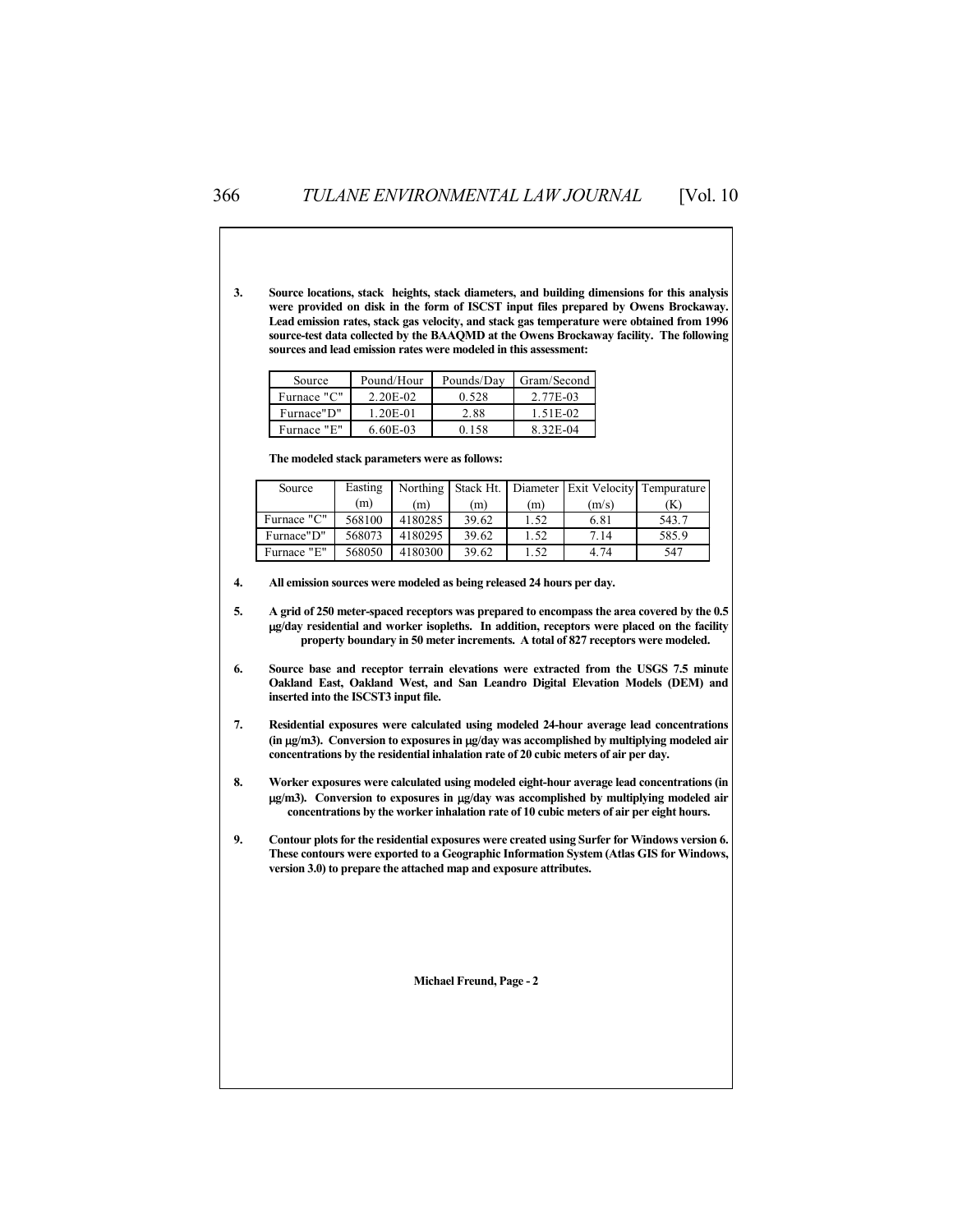**Please call me if you have any questions or require additional information. Very truly yours, Robert Sears Michael Freund, Page - 3**